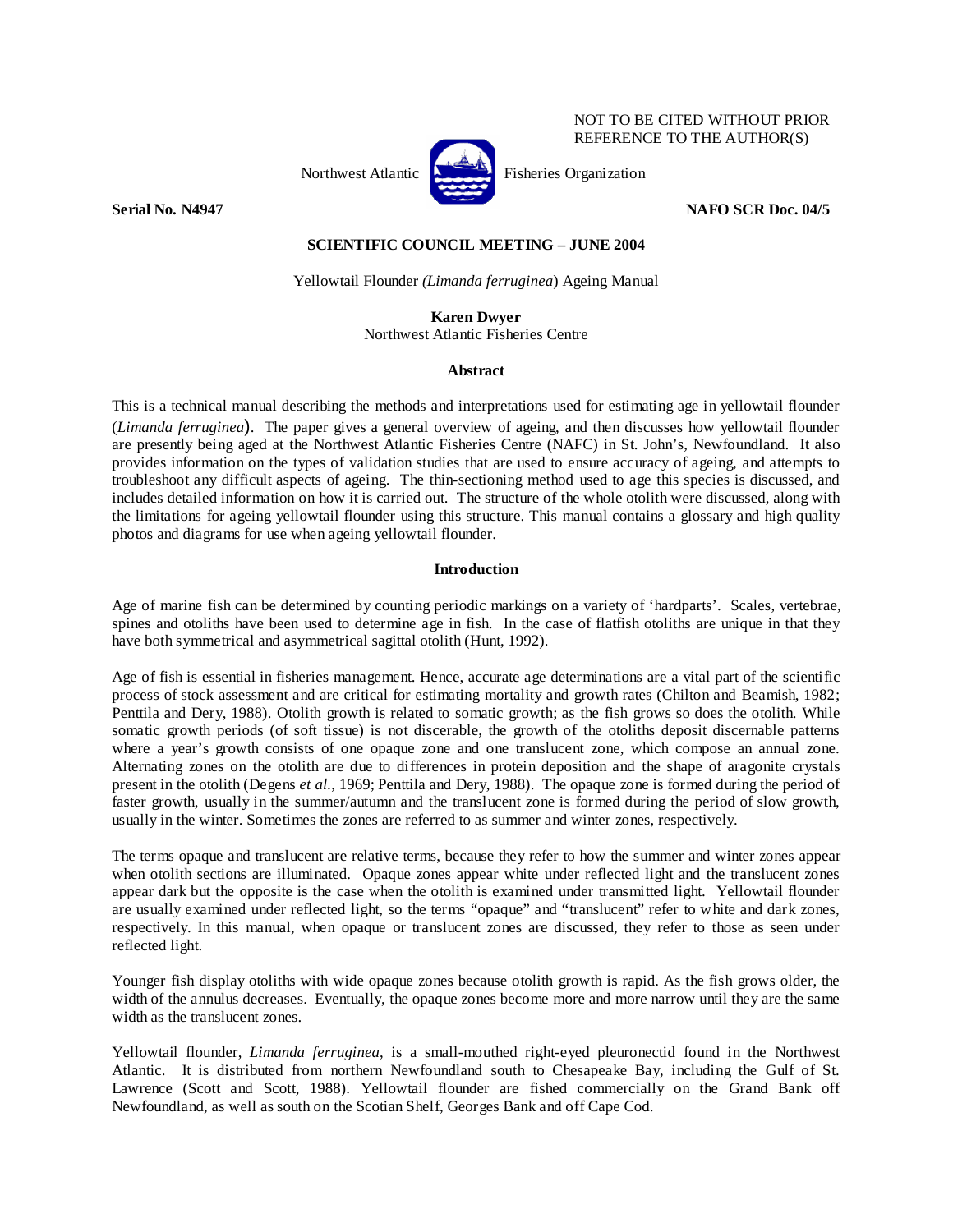Flatfish at the Northwest Atlantic Fisheries Centre (NAFC) are aged mostly (some species' otoliths are broken) by reading the surface of whole otoliths and counting the dark zones, or annuli. By tradition, yellowtail flounder were aged using scales and whole otoliths (Pitt 1974; Royce *et al*., 1959; Scott, 1947). At the time of writing, southern stocks of yellowtail flounder are still aged using scales. This is more appropriate for these stocks, in which fish are fast-growing and do not commonly reach as high a maximum age as other flounder stocks (about 7 years old (Penttila and Dery, 1988)).

Accuracy refers to how close the estimated age is to the true age of the fish and it is determined by validating age methodology. At NAFC, both the whole and thin-sectioned otolith techniques have been validated using a number of techniques. Methods include length-frequency analysis, measuring the first annulus, examining otoliths from cultured fish, as well as marginal increment, tag-recapture and bomb radiocarbon analyses (Dwyer *et al.*, submitted). Whole otoliths appear to be accurate for ageing yellowtail flounder up to 7 years (between 30–35 cm), although it is considered best at present to only use this method for fish up to 25 cm. Thin-sections are the most accurate method for ageing older yellowtail flounder, although even with this method it is difficult to distinguish between annuli at the very oldest ages. Thin-sectioned otoliths have been validated for a number of species, such as redfish (*Sebastes mentella*) (Campana *et al.*, 1990), Pacific grenadier (*Coryphaenoides acrolepis*) (Andrews *et al.*, 1999), black drum (*Macruronus novaezelandiae*) (Kalish *et al.*, 1997), haddock (*Melanogrammus aeglefinus*) (Campana, 1997) and southern bluefish tuna (*Thunnus maccoyii*) (Kalish *et al.*, 1996).

Sagittal otoliths are collected at sea via a length- and sex-stratified random sample (usually 1 cm/sex/set/strata) (details can be found in Doubleday, MS 1981) and have been collected from research vessels since 1949 and commercial vessels since 1969. Both otoliths are collected and stored dry in an envelope. When sectioning is required, each section is placed in a small paper folder and returned to the envelope. This may change when a massproduction method is used to section otoliths but this has not been implemented yet at NAFC. When it is implemented, the otoliths sections will be placed on microscope slides.

A dissecting scope is used to read either whole or sectioned otoliths. Otoliths are observed at 7.5 X to 50 X with reflected light from fibre optic light sources; surface or whole otolith ageing is done using the lower end of magnification (7.5–20 X) and sectioned otoliths read using the higher end (25–40X). Information provided on the envelope is time of capture and the sex of the fish. Length of the fish is also given, although there are differing opinions on whether this may cause bias in age determination. Age is recorded, along with edge type and reliability codes (1 = extremely difficult to interpret annuli to  $4 =$  annuli are clear and easy to interpret). Quality control is being considered at NAFC by creating a reference collection for each species that will be representative of the otoliths in the stock. The reference collection will be read periodically to measure within- and between-reader drift, and can be used for training. To ensure that changes in patterns over time are taken into account, recent otoliths should be added to the reference collection regularly. As well, readers will be tested using age bias plots and coefficient of variation (%) (Campana *et al.*, 1995). Precision refers to the closeness of two or more age readings and should be as high as possible (ie. variation should be low). In addition, there will be some attempt at exchanges between labs (ex. St. Andrews Biological Station, National Marine Fisheries Service Northeast Fisheries Science Centre); however this remains a difficulty as labs use different ageing methodology for yellowtail flounder. There was a yellowtail flounder age reading workshop in 2001, which provided an opportunity for discussion of such issues and the implementation of a number of quality control tests (Walsh and Burnett, MS 2001).

As mentioned, like other fish, growth is faster in younger yellowtail flounder compared to older ones. As the fish grows older, otolith growth is deposited laterally, and as a result, some annuli are not visible on the surface of the otolith (see Figures in General Ageing Section). Therefore a cross-section is used to age the fish once it reaches a certain size  $(-30 \text{ cm})$ . This technique is similar to one described in Penttila and Dery (1988), with some minor modifications (see Thin-Sectioning Preparation Section).

Training is done using the reference collection and a senior ager. The senior ager shows the trainee typical growth patterns and allows the trainee to develop an image search pattern, by using a small number of otolith (approximately 100). Afterwards, the senior ager gives the trainee a number of otoliths to age on their own, and these otoliths should be tested against the senior agers' original ages. Bias should be negligible; in general, a ruleof-thumb is that bias not be present for more than  $\pm 0.75$  years  $>3$  years consecutively and the CV should be between 5–7%. The ager may chose to pick a number of these otoliths for discussion depending on how the testing goes, or if there are a particular number of disagreements. The trainee should be checked against a reference collection frequently once production ageing begins.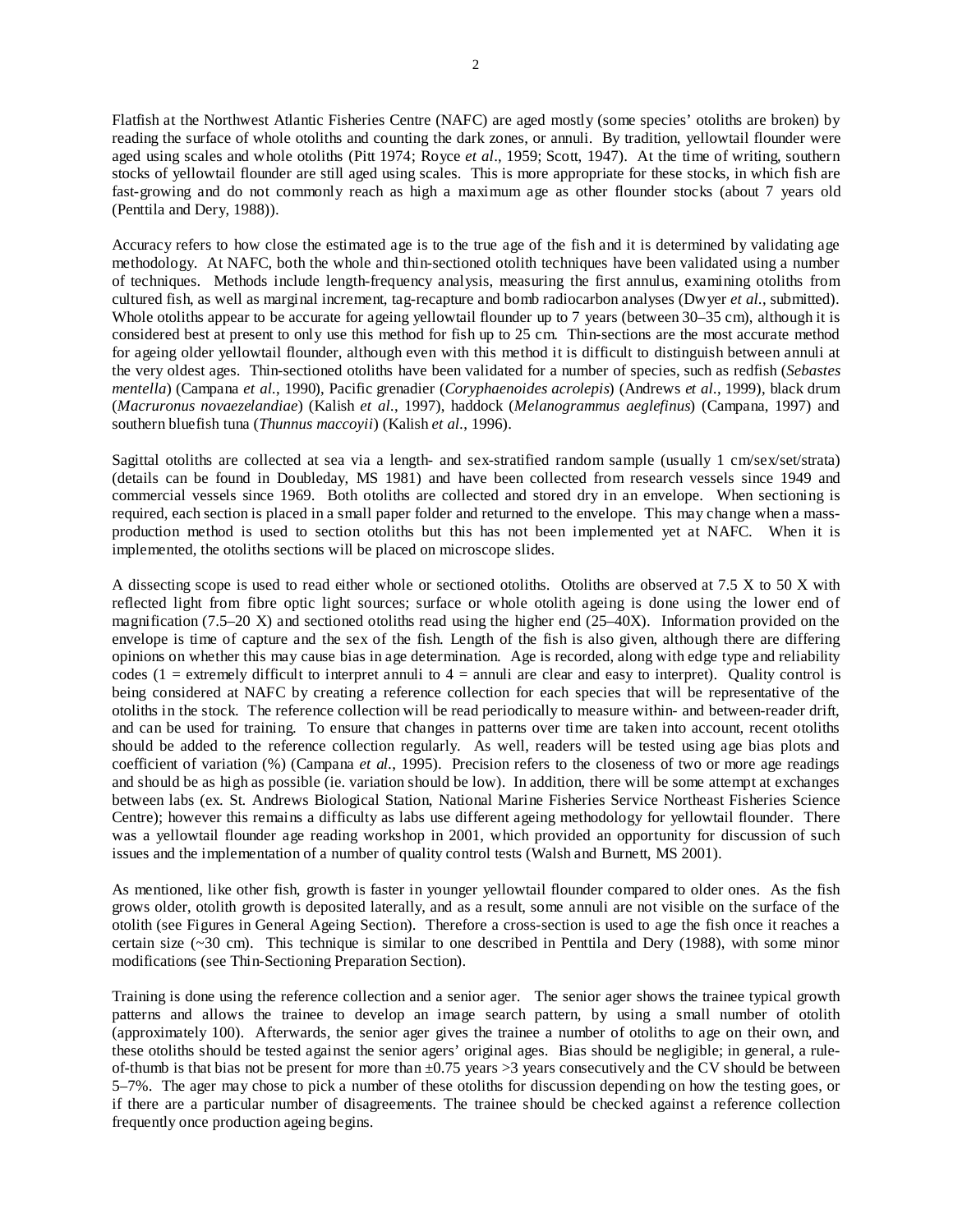Yellowtail flounder have been aged (using the thin-sectioning technique) up to 25 years. There are some problems with this method of ageing yellowtail flounder, including the interpretation of the first years of life, the "transition zone" (the area at which growth slows and switches from "juvenile" to "mature") and edge growth. Annuli from the oldest fish are difficult to interpret. This manual describes how to prepare and read from both whole and thinsectioned yellowtail flounder otoliths in order to accurately estimate age.

# *General Ageing*

Age determinations of fish species are carried out using a number of hard parts or structures, including otoliths, scales, bone, vertebra, and spines. Otoliths are structures also called "ear bones" and are most commonly used for ageing marine fish. They are composed of calcium carbonate in the crystalline form of *aragonite*, an inorganic material, along with small amounts of the organic material otolin, in a protein matrix (Dannevig, 1956; Degens *et al.*, 1969). Translucent zones, however, are composed primarily of otolin with reduced aragonite, and opaque zones are composed of aragonite needles which are long and thick relative to those in the translucent zones (Degens *et al.*, 1969; Penttila and Dery, 1988).

Yellowtail flounder are currently aged at the NAFC by use of whole otoliths up to a length of 25 cm, and thinsectioning method for all fish >25 cm. Figures 1 and 2 show a section and a whole otolith from the same fish. At sizes less than 25 cm, there are usually no discrepancies in ages estimated between methods. Figure 3, however, demonstrates the situation whereby the whole otolith method does not detect the slower, lateral growth that occurs in older fish.



Fig. 1. Section and whole otolith from the same fish compared. It is 5 years old and a 20-cm male yellowtail flounder. Annuli are indicated by dots. Fish was captured in October/November 1998.



Fig. 2. The same otolith, read whole (A) and sectioned (B). This fish was 23-cm female and aged as 3 years old. It was captured in November 1987. Annuli are indicated by dots and edge growth is also indicated by "+".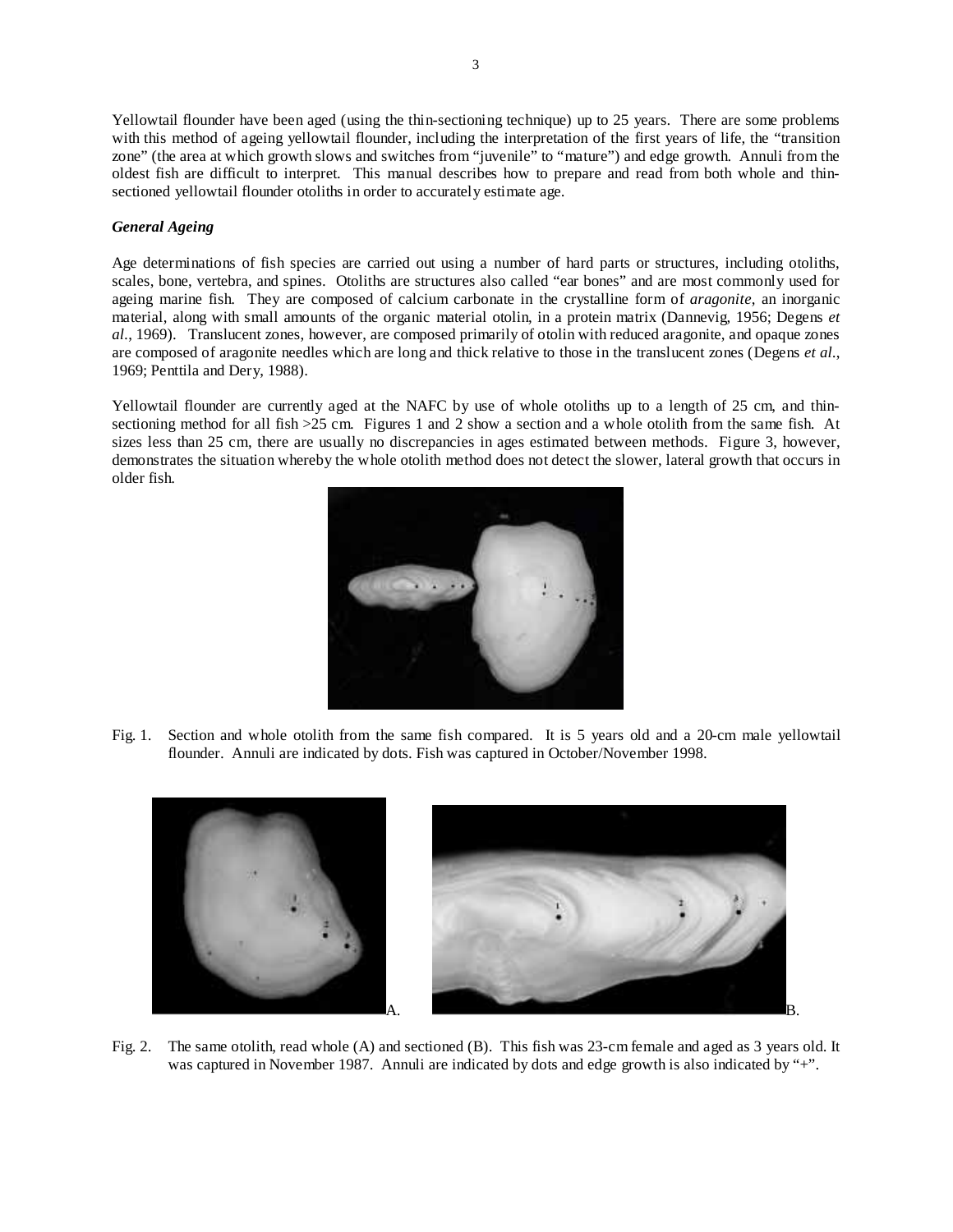

Fig. 3. Comparison between the whole otolith (A) and section (B) from a 42-cm female fish captured October/November 1998. At this size, the whole otolith method fails and more annuli are seen on the section (9 years old as compared to 14 years old). Fig. 3C shows a close-up of the sectioned otolith.

Flatfish have two different shaped otoliths (see Fig. 4 and 5), the left or dorsal otolith being the most symmetrical (nucleus is close to being in the centre of the otolith) and therefore easier to read, whereas the right, or ventral otolith, is asymmetrical and generally more difficult to read (in cross-section is more convex – and sulcus more compressed).



Fig. 4. Drawing of left and right otoliths.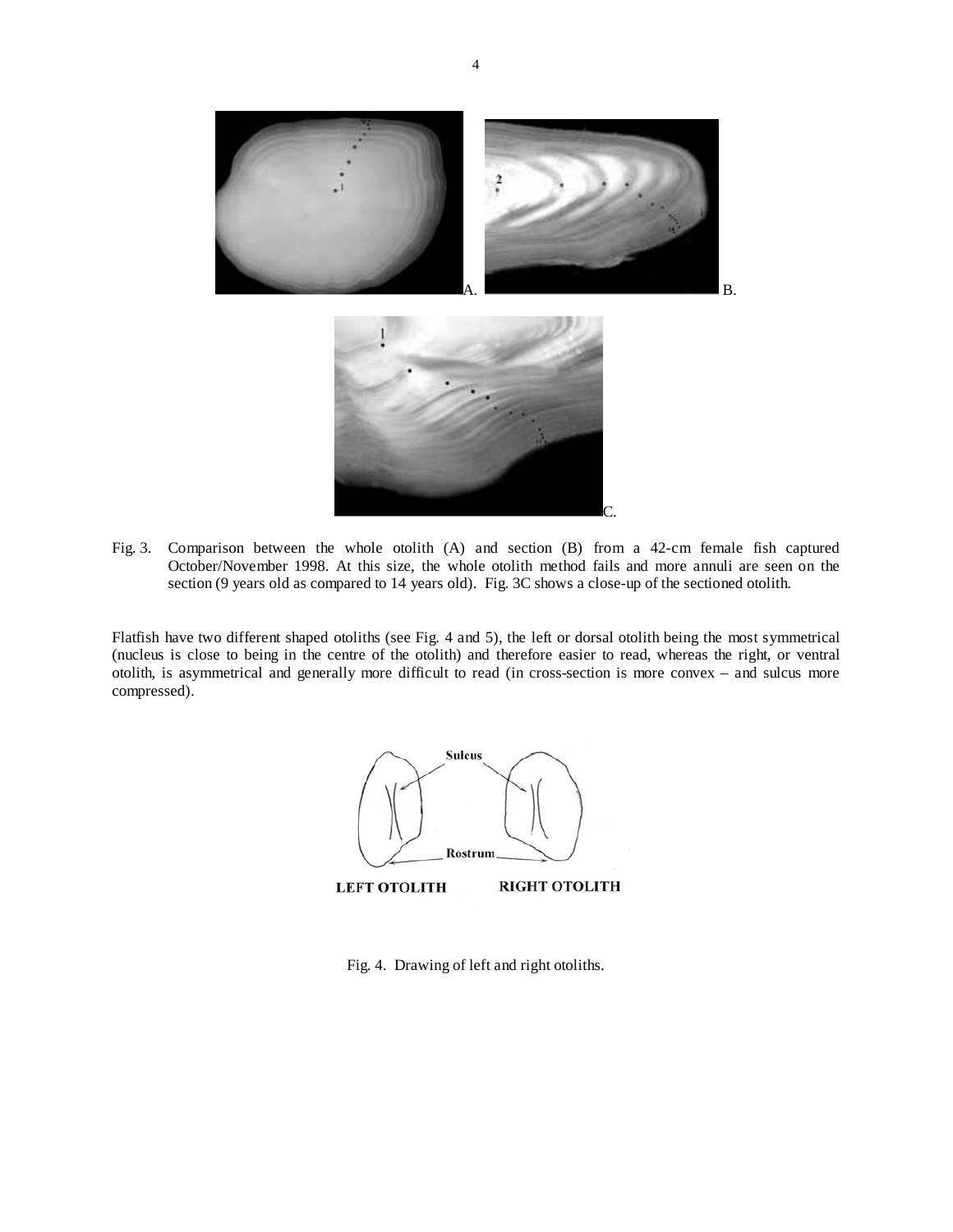

Fig. 5. Left (A) and right (B) sectioned otoliths from 34-cm male yellowtail flounder captured in November 2000.

While the two otoliths are thought to have an equal number of annuli, often fewer annuli are counted from the right otolith, possibly due to the fact that the edges are more compressed. For this reason, although both otoliths should be examined, it is standard to use the number of annuli counted from the left otolith at NAFC.

An "annulus" is defined as a continuous translucent zone and is deposited during winter months and is considered to form once per year. In younger fish, the annuli are wider. There are also more checks throughout the opaque zone in younger fish than in older fish. In otoliths of older fish, the winter and summer growth zones are almost equal in size. Figure 6A shows an otolith from a younger fish, with wide opaque zones, whereas Fig. 6B and C show an otolith section for an older fish, which shows much narrower opaque zones.



Fig. 6. Otoliths showing the difference in patterns in growth between young fish (A) and old fish (B). Figure 6A shows an otolith from 18-cm male, captured in November 2000, and Fig. 6B shows an otolith from 56-cm female, captured in August 1988. Fig. 6C shows higher magnification of the outer annuli.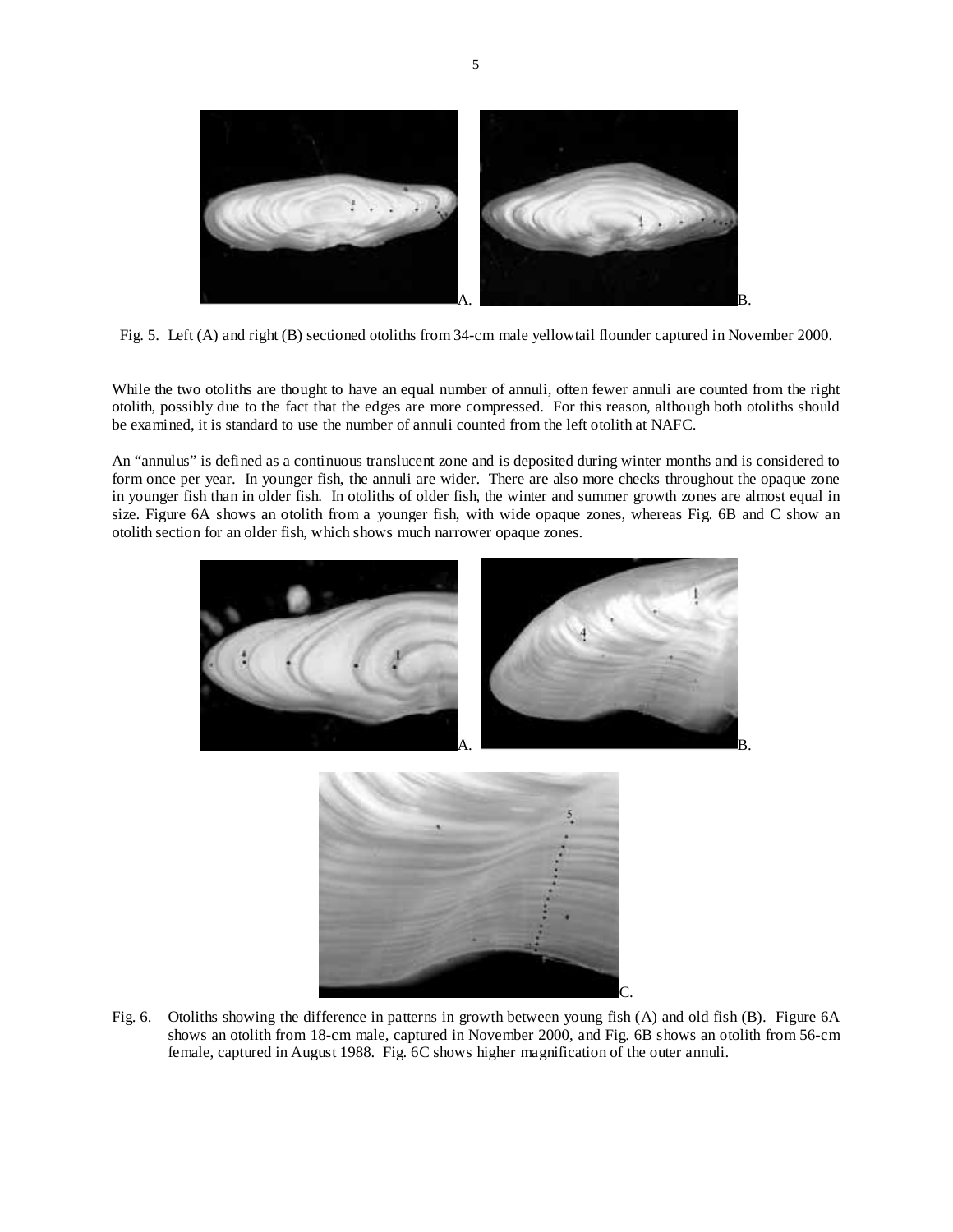# **Axes to Read**

Different counting axes are used for different methods. In thin sections, growth along the longest axis tends to be "stretched out" and checks are very prominent. However, because annuli appear very close together in the sulcal area, the best axis to read tends to be along Axis II (Fig. 7) but readers should try to follow annuli back to the sulcus area (Axis III).



Fig. 7. Drawing of a yellowtail flounder otolith (modified from MacLellan, 1997) section showing areas used for counting and typical ageing characteristics. Axis I indicates fast growth and axes II and III indicate areas of slower growth. Any of the axes can be used to age yellowtail flounder but often using axis I and tracing it into axes II and III is preferred.

It is useful to assess the completeness of annual zones at the sulcus by following the annuli (see Fig. 8).



Fig. 8. Annuli can be followed in the sulcus area and are sometimes easier to see there. This flounder is a 12 yearold female and is 52 cm, captured in May 1983.

#### **Age Designation**

Yellowtail flounder hatch in spring or summer (Scott and Scott, 1988) but conventionally they are assigned to an age class by using January  $1<sup>st</sup>$  as a standard birthdate. The number of annuli is counted on the otolith and then must be assigned to an age class based on the time of year captured and the edge type. Using this convention, a fish captured in November with 4 full annuli and 1 forming on the edge would be considered age 4. The same fish, captured in January would be considered age 5. Young flounder, which hatched early in the summer, for example, will be picked up by surveys in the fall and will appear in length-frequency plots then. Therefore, especially in younger fish, when growth is relatively fast, length-at-age will change over the year. Thus, length should not be used to estimate the age of a fish; however, it can sometimes be used to assist the reader after an age has been determined. See Fig. 9 and 10 for more details.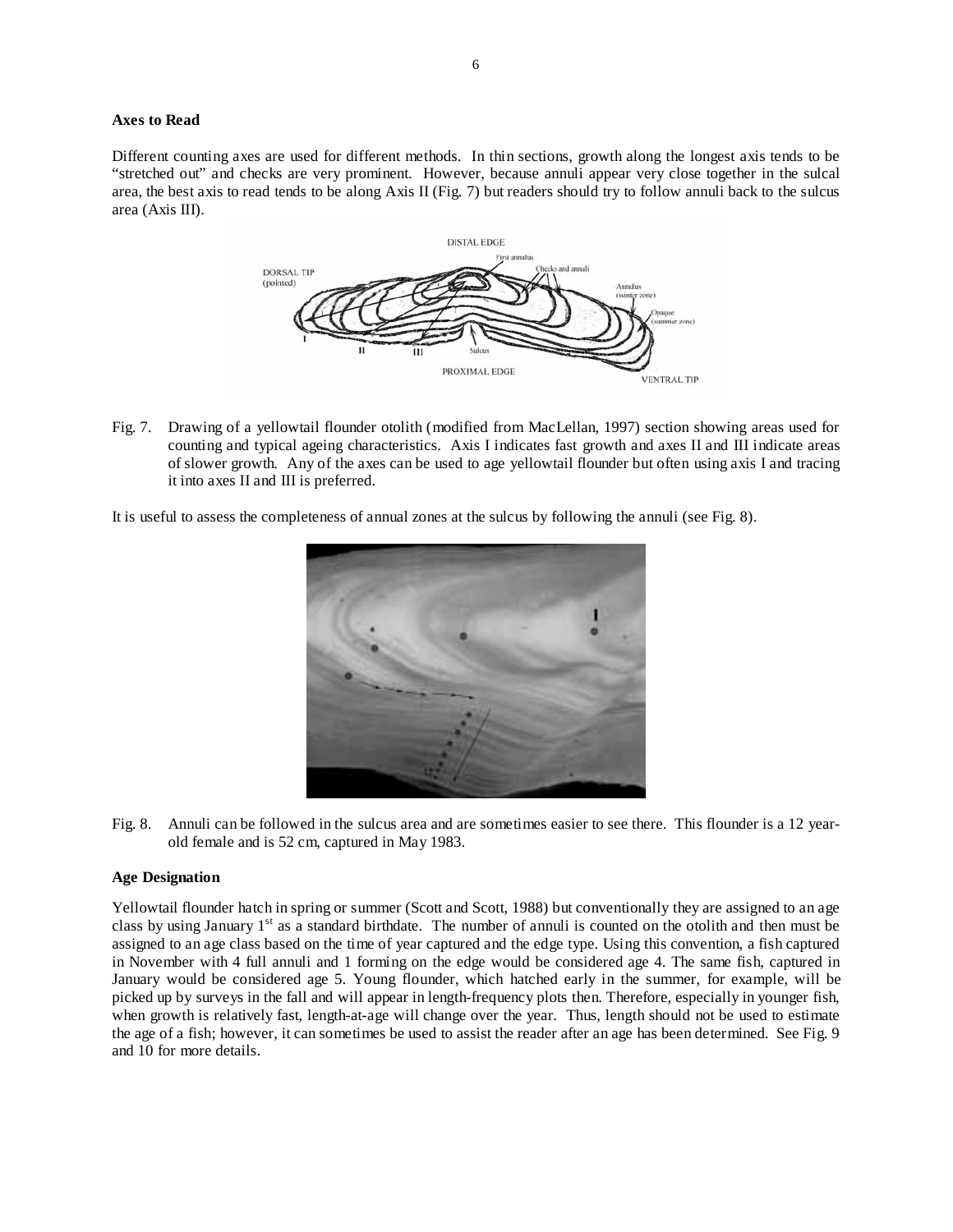

Fig. 9. Ageing according to the January  $1<sup>st</sup>$  conventional birthdate. These drawings represent an otolith showing growth throughout the year. Solid lines represent annuli and dashed lines represent incomplete summer growth. The numbers above each represent the age that would be assigned the fish based on the January  $1<sup>st</sup>$ birthdate, while the number in brackets indicates the number of annuli actually seen. Modified from MacLellan, 1997.



Fig.10. diagram showing a sample length-frequency plot and how modes change throughout the year. Using lengthat-age for fish can be misleading because it changes over the year.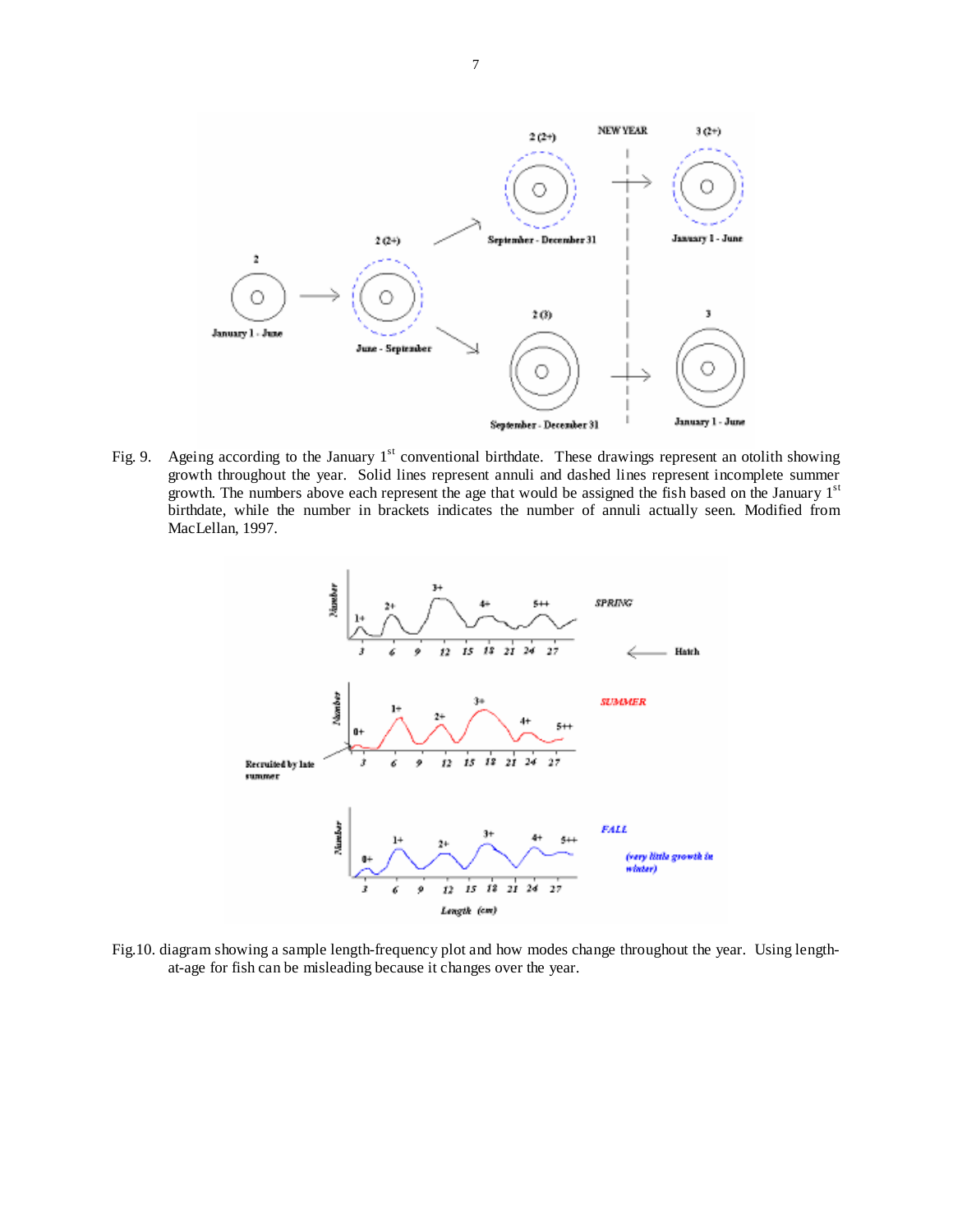# **First annulus**

In yellowtail flounder, the first annular zone is very small, the second to fifth or seventh are large and the subsequent annular zones very narrow. Figure 11 shows a sectioned otolith from a 2-year old yellowtail flounder that shows a typical growth pattern for the first two years. Figure 12 shows sectioned otoliths from fish of different sizes; the main point to note is that the first annulus is very consistent, even when other growth zones vary in size. It is unusual for a previous annual zone to be less in width than the following one, but in some cases it does happen (see Fig. 38, in Reading Thin-Sectioned Otoliths Section). Typically the size of the annual zones begins to diminish after sexual maturity with respect to that of juvenile zones and this is known as a "transition zone".



Fig.11. A 2 year-old male 12-cm yellowtail flounder otolith showing typical growth patterns in young fish. It was captured October/November 1999.



Fig. 12. Comparison of otolith sections from fish of different sizes. The otolith on the top is from a 6.5 cm female (captured in November 2000), next otolith is from a 12-cm male (captured in October/November 1999), a 23-cm female and a 39-cm female (also captured in November 2000). Note the edges on the otolith sections, and in the last otolith note that an annulus has started to form but because it was captured in November it is not counted.

The reader should attempt to manipulate the light and angle of the otolith being examined, as this often ensures greater clarity of the growth pattern. It should be kept in mind that at all lengths and all ages, variation in size and age exists. However, until about 25 cm, age does not tend to vary more than  $\pm$  1 year for 5-cm length groups. For example, all five otoliths in the following photo (Fig. 13) are taken from 25-cm yellowtail flounder. Otoliths A, B and E are from females, and C and D are from males. Otoliths A, C and E were captured in July, B in May, and the fourth in November. They range in age from 4-5 years old. They were all captured in 1999-2000. However, in Fig. 14, the fish were captured in 1984-1985, and the fish tend to be older at length than in more recent years.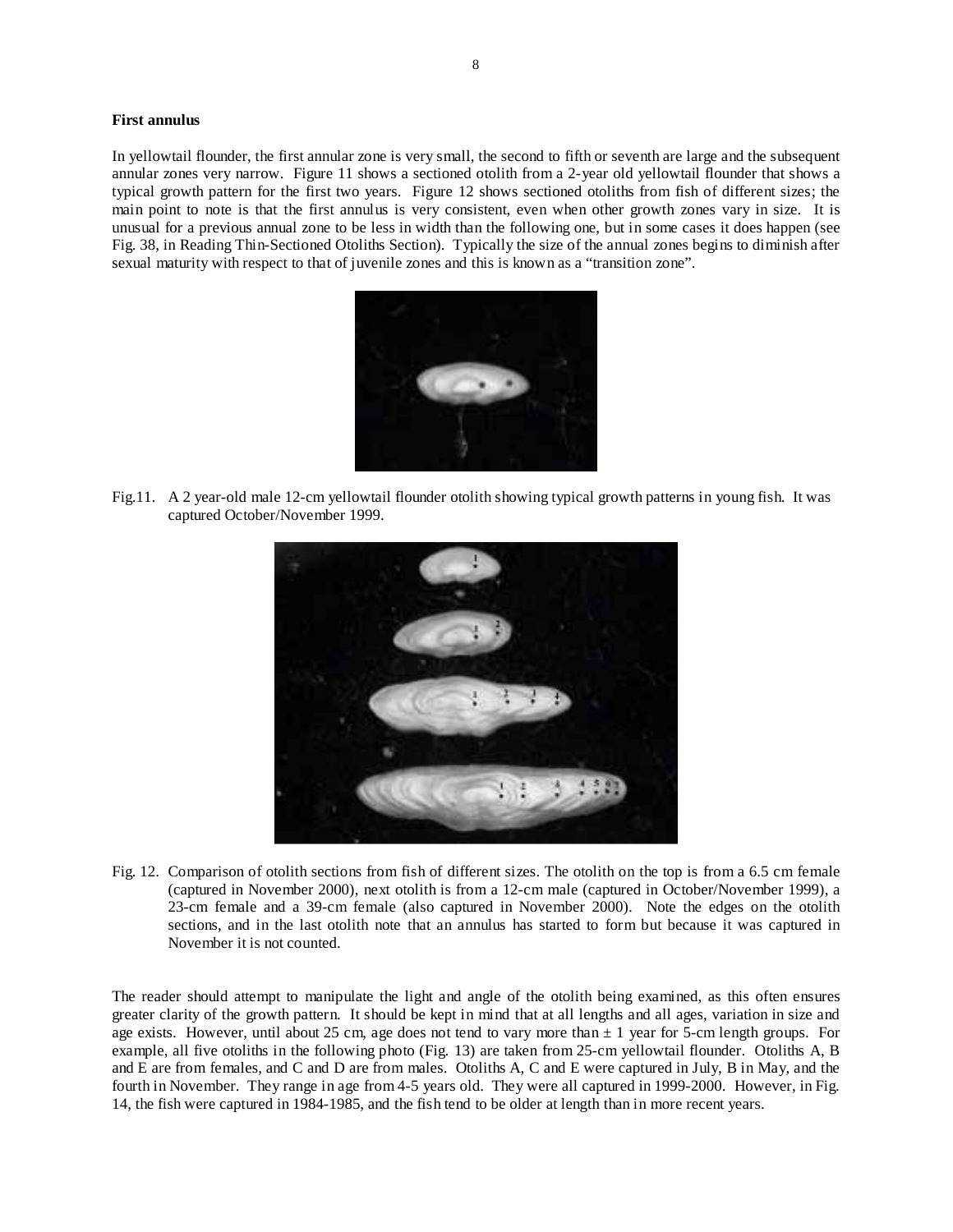

Fig. 13. Comparison of five yellowtail flounder otolith sections from 25-cm fish. They range in age from 4 to 5 years old. Otoliths C and D are from males, while the rest are females. All were captured in November 2000, except for otolith B, which was from a fish captured in October/November 1999. Because of the time of year capture, the otolith in Figure 13C would probably be aged as a 4-year old.



Fig. 14. Comparison of otolith sections from four yellowtail flounder from 25-cm fish. These fish were collected in 1984-1985 period and range in age from 6-7 years. Otoliths in A (male) and B (female) were collected in August 1984; otoliths C (female) and D (male) were collected from January 1985.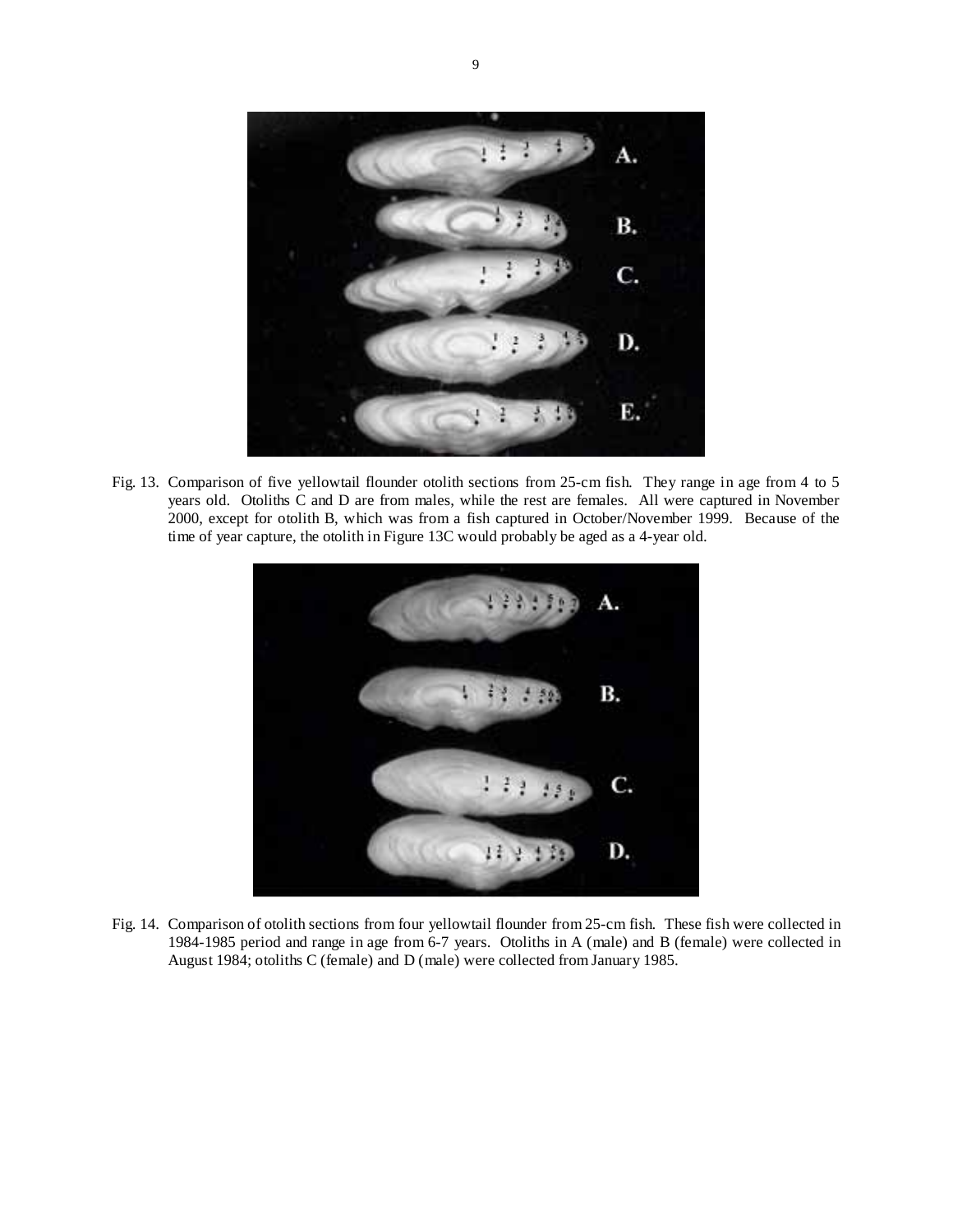# *Whole Otoliths*

Otoliths sampled from yellowtail flounder are stored dry in envelopes. Otoliths are not soaked in glycerin, they are simply removed from the envelope, placed in a black dish, covered with 95% ethyl alcohol (although water can be used) and examined under reflected light at magnifications of about 7–25 X.

Traditionally, the surface of whole otoliths were ground in order to enhance growth rings but it was found that there was no difference in the number of annuli read between ground and non-ground otoliths (Dwyer *et al.*, MS 2001). Since we are now sectioning fish >25 cm, it is unnecessary to do this. However, if the reader feels it is necessary, there is no reason why the otolith should not be ground. If the otolith is to be used as a section later, though, it should not be ground as this removes some of the ageing material.

The distal surface of the left otolith is the side of the otolith most usually read. The proximal side contains the *sulcus acusticus*, a groove which runs down the length of the otolith and can obscure growth zones (Fig. 4). However, in some young fish, the proximal side of the left and right otolith is very clear and can be used for ageing. In very young fish (0–2 years), annuli are so clear, it does not matter which side of the otolith is used.

In general, yellowtail flounder whole otoliths are not clear (annuli are not easily visible). However, on occasion, some otoliths are found with very clear annuli, particularly in inshore yellowtail flounder (Fig. 15). In addition, otoliths from very young fish (0–4 years) tend to be fairly easy to read.



Fig. 15. Yellowtail flounder collected in April 1999, from Witless Bay, Newfoundland. It is a 5-year-old 21-cm female fish. Note that although the annulus is forming on the edge, it is still counted as a 5-year-old fish.

Annuli can be read along any growth axis, but should be followed around the otolith completely to make sure that it is an actual annulus, and not a check, and also to determine edge type (see Edge Type Section below). Often the rostrum (see Fig. 4) is the fastest growing area of the otolith and has a different amount of new growth showing than the rest of the otolith. When determining age, it helps to examine a number of different growth axes, but best to pick one for determining edge for consistency.

The term "crystallized" refers to otoliths composed of *vatarite*, a structural variant of aragonite (Forsberg, 2001). For yellowtail flounder, crystallized otoliths should not be read and cannot be thin-sectioned. It is unknown why this happens and may occur in one otolith or both. If they are partially crystallized, the otolith may be read, depending on the amount of crystallization, and an age assigned. Figure 16 shows two examples of crystallized otoliths, they are both shiny.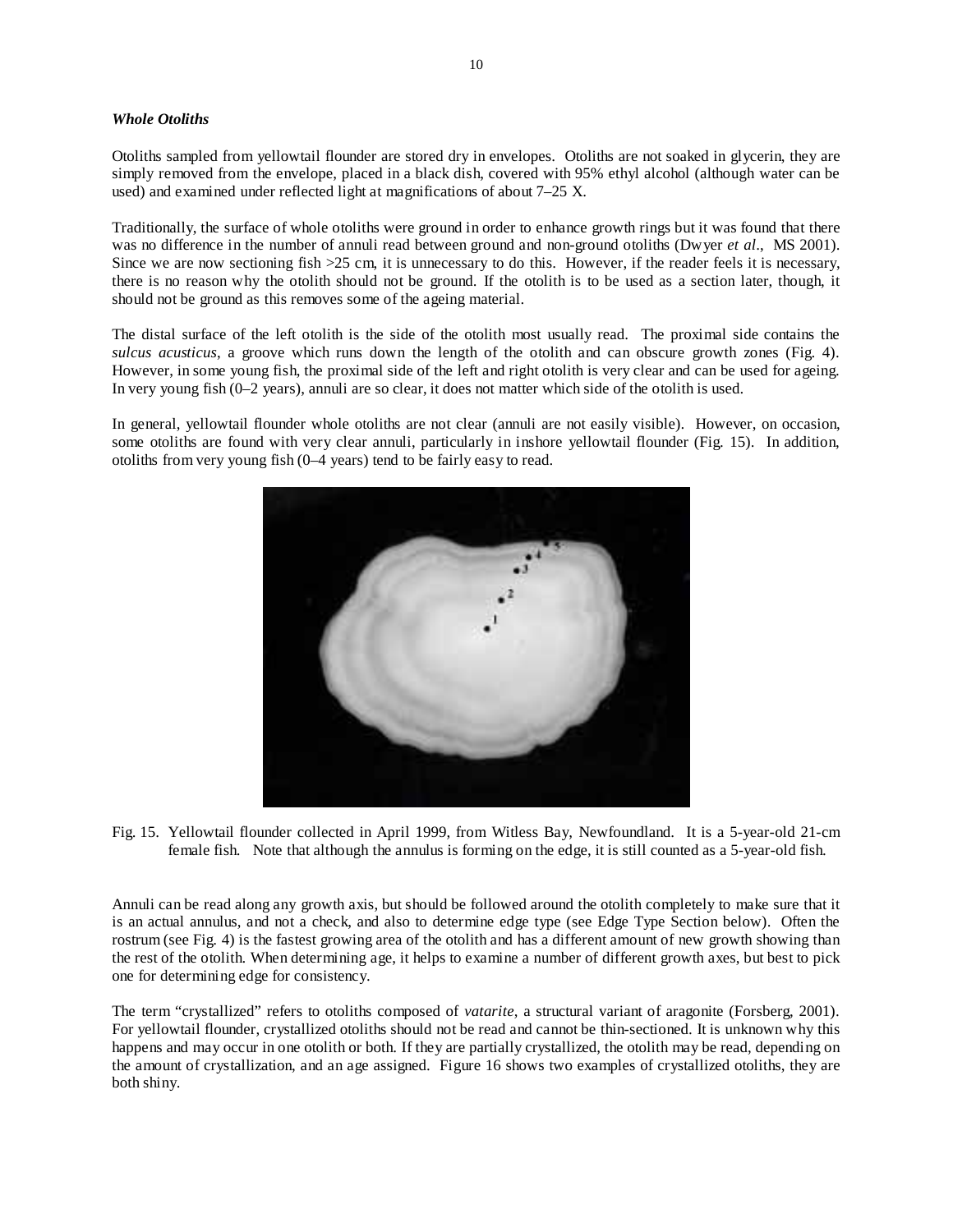

Fig. 16. A crystallized otolith from a 48-cm female yellowtail flounder (A) captured in August 1998. Figure 16B shows a crystallized right otolith from a 46-cm female yellowtail flounder, captured in October/November 1999. It is possible that the otolith in Fig. 16A could be read, but the otolith photographed in Fig. 16B would not be read.

As with thin sections, whole otoliths may be difficult to read and recognizing that a pattern of growth exists is often as important as reading individual rings. Sometimes a process of "lumping" is used to include units of closely spaced translucent zones that are separated by wider opaque zones as single annuli. Figure 17 shows a drawing of this situation. The photograph of the otolith in Fig. 18 demonstrates this.



Fig. 17. Diagrammatic representation of a lumped pattern. Modified from Forsberg, 2001.



Fig. 18. This otolith may be 4 years old if one "lumps" the checks and annuli as seen in the photo, or if one splits and counts all apparent "annuli", one gets a count of 7 years. This otolith is from a 26-cm female yellowtail flounder and was captured in November 1987. The image is enhanced digitally with an unsharpen mask (Adobe Photoshop 5.0 LE).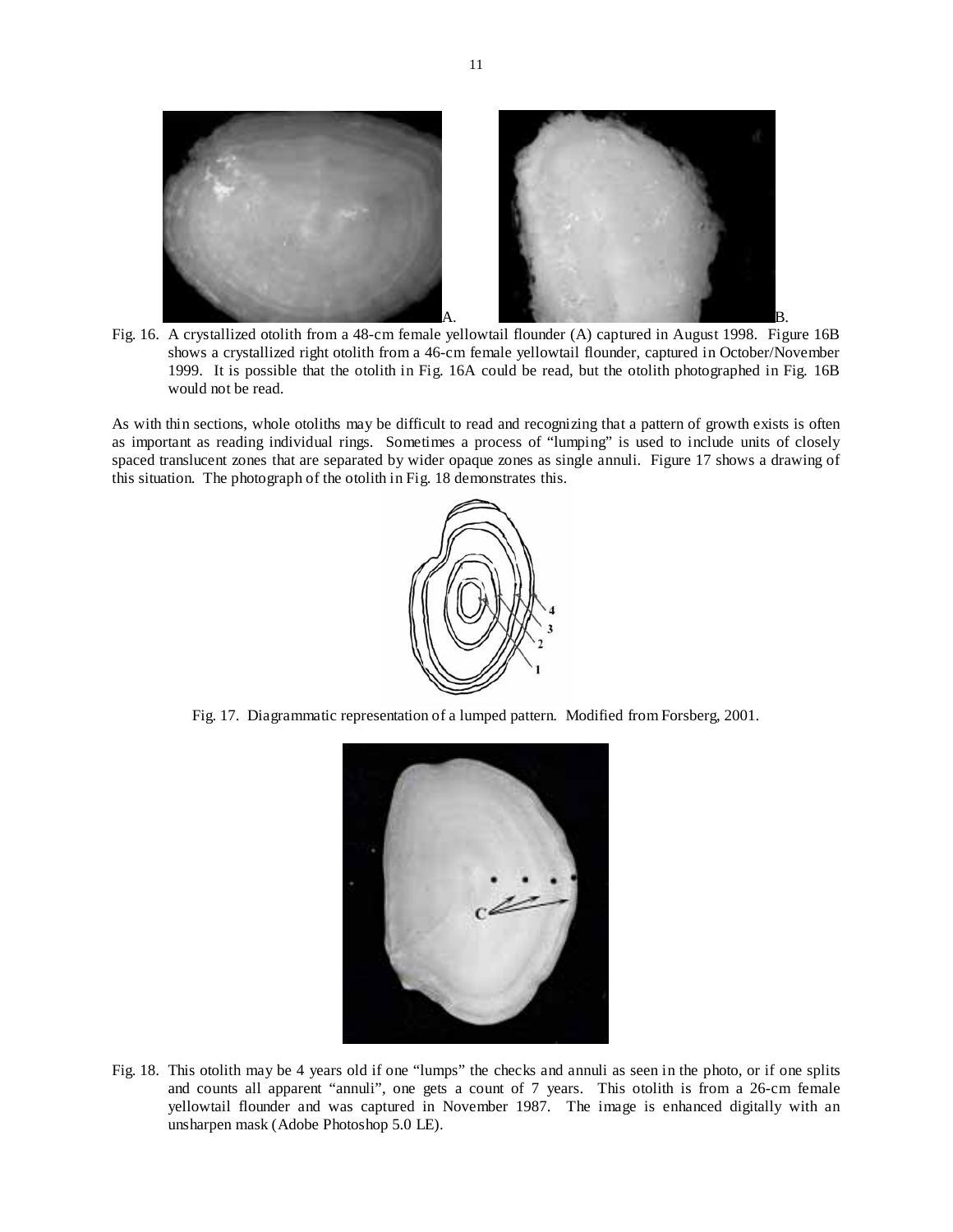When whole otoliths and sections are directly compared, it can be noted that whole otoliths have fewer visible checks than the section, but the annuli on the edge of the otolith are harder to see, especially in older fish (>6–8 years) (see Fig. 19–23). Figures 19–23 show a comparison between some whole and sectioned otoliths.



Fig. 19. Comparison of whole otolith (A) compared to sectioned otolith (B). This otolith was taken from a 19-cm female, which was aged as 4 years old. However it could also be considered 5 years old if the prominent check (marked 'C') is counted as an annulus. It was captured in June 1998.



Fig. 20. Comparison of whole otolith (A) compared to sectioned otolith (B). This otolith was taken from a 23-cm female, which was aged as 5 years old. Notice that the patterns of growth are the same on the whole and sectioned otolith. It is unusual that the first three zones of growth are slow, and the next two faster. It was captured in June 1998.



Fig. 21. Comparison of whole otolith (A) compared to sectioned otolith (B). This otolith was taken from a 25-cm female, which was again aged as 5 years old. It was captured in June1998.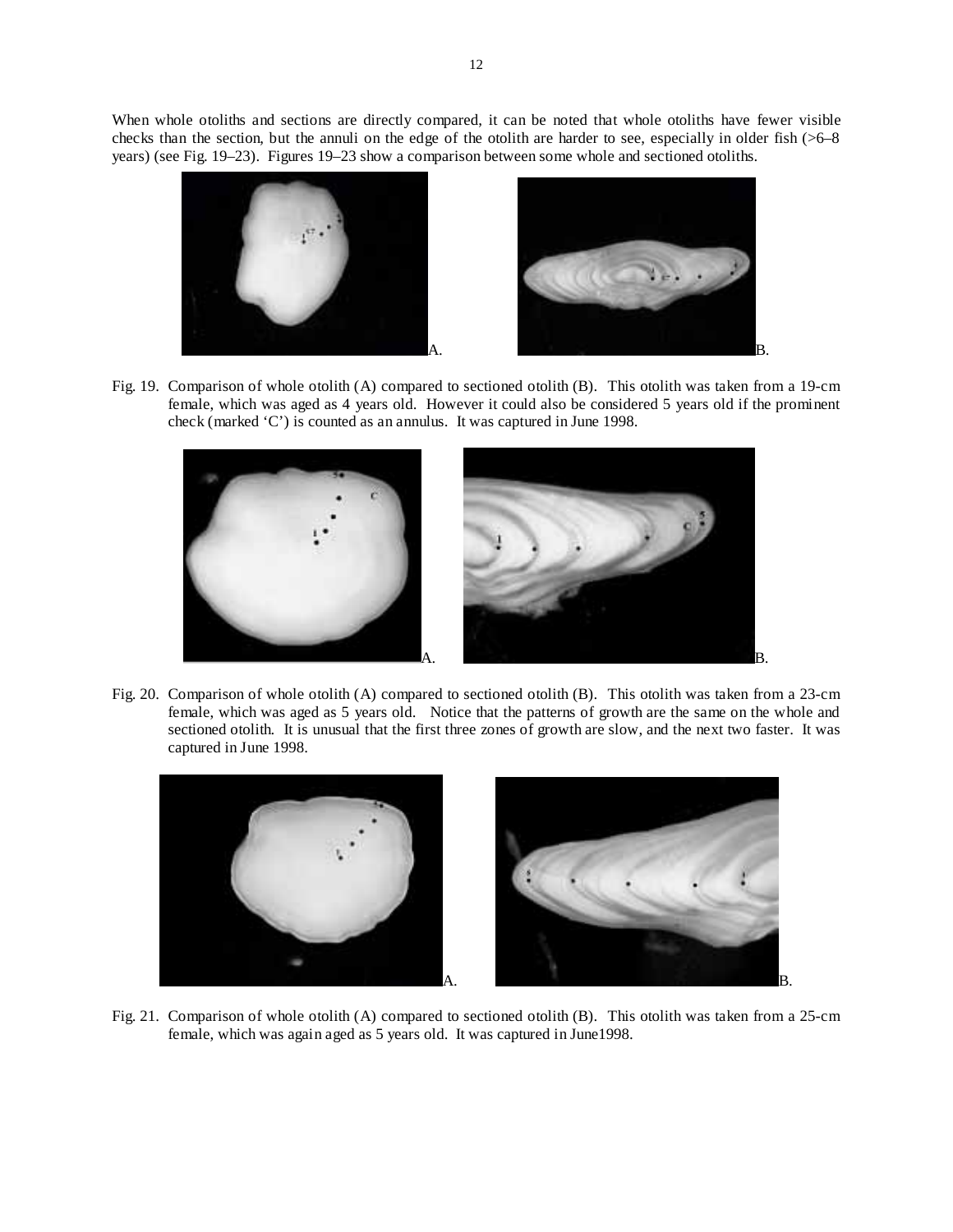

Fig. 22. Comparison of whole otolith (A) compared to sectioned otolith (B). This otolith was taken from a 28-cm male yellowtail flounder, which was aged as 6 years old. The arrow points to an area on the otolith where the new annulus has not formed yet. If the otolith had been cut further up, it would have been difficult to see this new growth. Thus, it is often important to examine both the whole otolith and the sectioned otolith. It was captured in June 1998.







Fig. 23. Comparison of whole otolith (A) compared to sectioned otolith (B and C). This otolith was taken from a 30-cm female yellowtail flounder, which was aged as 5 years old from the whole otolith. It can be seen from the area by the arrow, that there may be more annuli present. However, it is only when it is sectioned, three more annuli can be seen growing laterally on the otolith. It should be noted as well, that the second annulus is sometimes difficult to see on a whole otolith and may be missed. It was captured in August 1999.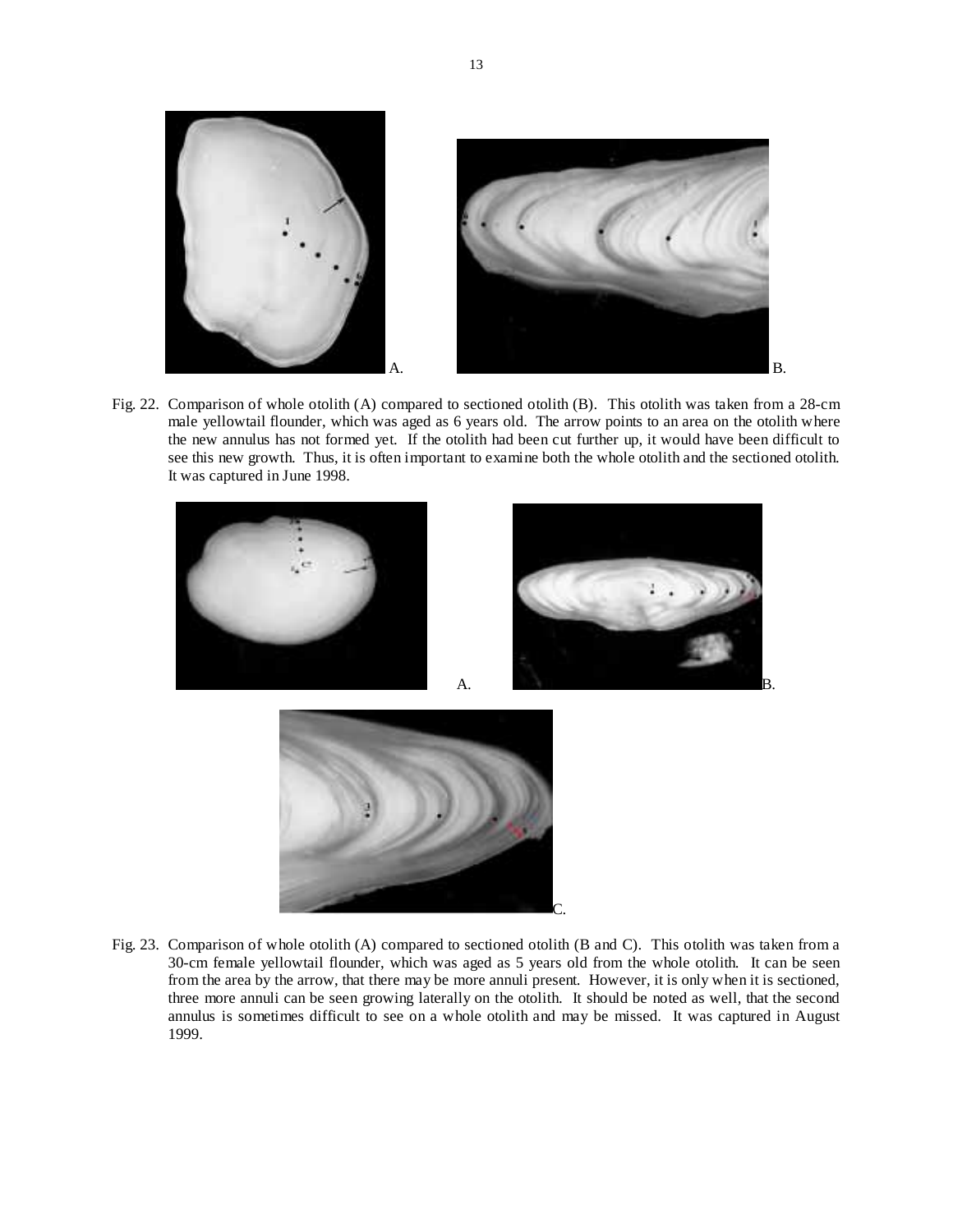# *Thin-Sectioning Preparation*

Thin sectioning at NAFC follows the method outlined in Penttila and Dery, 1988, p. 9.

Supplies:

Isomet low-speed saw (Buehler 11–1280) Diamond-tipped blades (Norton Co. through K & D Pratt, Nova Scotia) F0565977 Norton Diamond Blade 3 x 0.006 x ½ Type 1A1 Blueprint ME 120929 M4D 10/29M1-N50M9-1/8

Dressing stones (K  $&$  D Pratt – distributor) Paraffin Wax Marking tags (Avery marking tags  $1\frac{1}{2}$ " x  $15/16$ ") Carbon, decolorizing Calcium oxide Double sided tape Hot plate

Step 1: Embedding Mixture

Melt wax on hot plate, and add to mixture, approximately 4 parts melted wax, 3 parts calcium oxide and 1 part carbon. This mixture should not be too runny but should not be too thick either. The mixture is cleaner if the carbon is not used, but the otolith is harder to see. It is up to the processor what to use.

Step 2: Marking the tags

Pencil a crosshairs on the tag, ensuring that the centre lines up with the blades when placed in the chuck. This will be used to ensure the nucleus of the otolith is sectioned. Place a piece of double-sided tape on the tag before a drop of the embedding mixture is dropped onto the crosshairs of the tag. The otolith is then carefully oriented into the mixture by placing the sulcus along the shorter line, with the nucleus lined up with the centre (Fig. 24).



Fig. 24. Diagram of the dorso-ventral placement of the otolith on the tag for cutting.

The cut made is a dorso-ventral section. This step is very important. If the otolith is not oriented correctly, then the cut will not go through the nucleus, affecting the accuracy of the age reading.

The otolith is then covered with a layer of the embedding mixture. The entire otolith should be covered adequately, but do not use too much wax, as this takes more time for the saw to cut.

# Step 3: Using the Saw

The blades are fairly delicate and should be treated as such. They should not be left on the saw overnight and cleaned daily. When not in use, the blades should be laid flat. The tray should contain cool distilled water (don't use tap water, the tray is made of aluminum and corrodes easily). Add a few drops of detergent.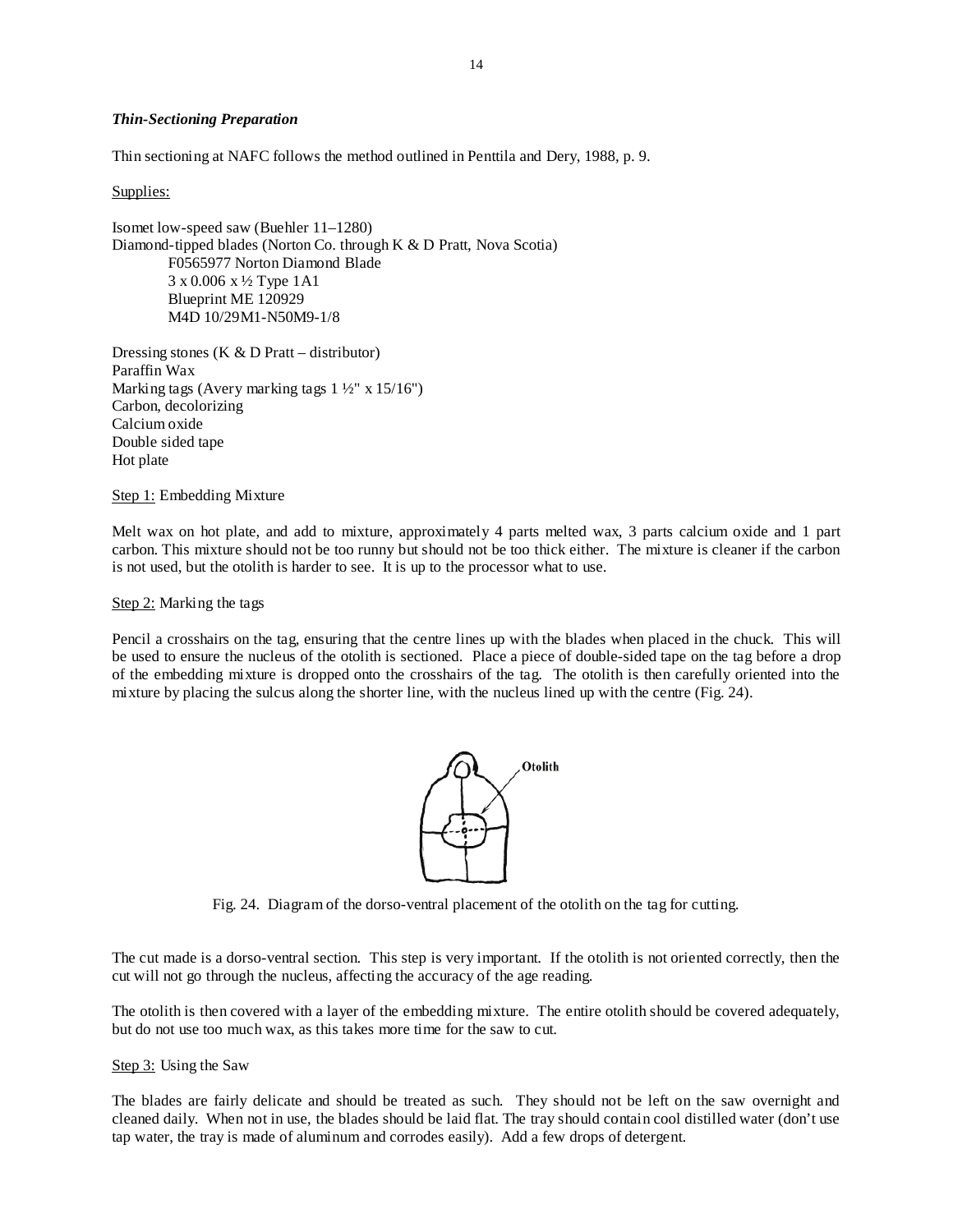The size of spacer between the blades is up to the operator of the saw and the objectives of the sectioning process. There are a number of spacers that can be used. An old blade that has been fitted can be used as a spacer, thin plastic and Mylar can also be used. For regular ageing of yellowtail flounder otoliths, about 0.3–0.5 mm is appropriate. The thinnest sections tend to get broken and lost easily. Calipers should be used regularly to measure the section and ensure it is the suitable thickness.

Step 4: Place the tag into the chuck holder.

The crosshairs should be lined up with the blades to make sure the saw is cutting correctly. Do NOT lay the chuck and saw arm on the blades if the blades are not moving (as this may warp the blades). Then, holding the chuck above the blades, begin the rotation of blades in mid-cycle. Then slowly and gently lower the chuck and otolith onto the blades. The rotation should be turned up to maximum.

The saw can be set so that an automatic shut-off switch stops the cutting when it has cut through the section. The tag should be removed and the section taken out.

# Step 5: Materials for Holding the Section

The otoliths are stored in folded paper. Small pieces of dark construction paper can be placed at the bottom of this fold so that the otolith is easier to see. This can then be placed, along with the two pieces remaining on the tag, into an envelope. This can be a problem, as the section is loose, and therefore hard to handle.

Step 6: The blades

The blades should be cleaned daily by washing gently with hot water and detergent and then rinsing. After a prolonged period of time, the blades will need to be dressed. There are special dressing stones for the Norton blades, which should be fitted tightly into a special chuck. Blades should be run through one at a time (not double) and about  $5-7$  times for each. Allow the blade to run through about  $\frac{1}{4}$  cm (not past the diamond tipped edge of the blade). Lay the dressing stone in the chuck down slowly, as the blade is rotating (usually at 2–4 rpm).

# *Reading Thin-Sectioned Otoliths*

Otoliths are sectioned using a low-speed saw and taking a section approximately 0.4 mm thick (see Thin-Sectioning Preparation Section). Where possible, the left otolith is used but if not present, the right otolith can be sectioned, taking care to section directly through the nucleus. If possible, it is beneficial to the reader to section the left otolith and keep the right otolith for comparison even in older fish. This section is stored in a fold of paper and in an envelope. Sections can be examined under either transmitted light or reflected light, but in most cases reflected light is adequate, ethyl alcohol is used to cover the section, and observed under 25–40 X magnification with a dissecting scope but may be examined for checks and other unusual anomalies under lower power (7.5–20X).

Sectioned otoliths reveal an opaque inner region followed by alternating translucent and opaque zones, which under reflected light, appear dark and light, respectively. However, it is important to remember that the opposite is true if examined under transmitted light (see Fig. 25) as mentioned.



Fig. 25. Yellowtail flounder otolith section examined under reflected light (A) and transmitted light (B). This section was taken from a 46-cm female, and was captured in November 1998.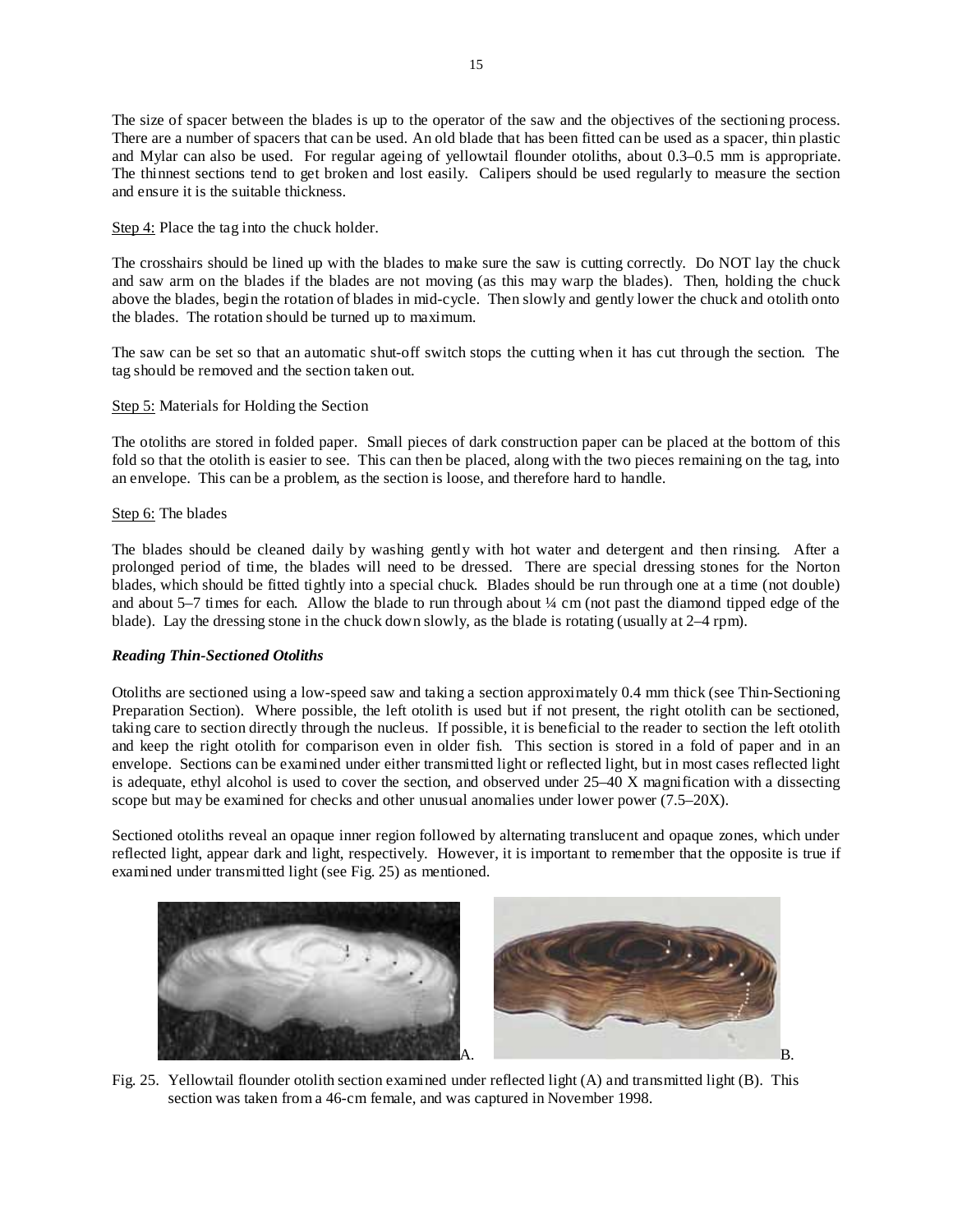Under reflected light, age is estimated as the number of completed translucent zones, although a full year of growth is one opaque plus one translucent zone, as in whole otoliths.

### **Annuli** *versus* **Checks**

Similarly as with whole otoliths, annuli and subsequent opaque zones are large between 5–7 years, after which there is a considerable narrowing of annuli. Each annulus is distinguished by being continuous (can be in all growth axes of the section), and usually dark in comparison with checks. Knowledge of typical growth patterns helps to distinguish annuli from checks. Checks are defined as discontinuities in the opaque zone. They are assumed to be stress-induced. Checks may be discontinuous, irregularly spaced and/or very narrow. They may be vague or diffuse and in general, not consistent with the growth pattern. Checks are clearly seen under high magnification, and reducing the magnification tends to increase the ability to differentiate between annual and sub-annual zones (checks). For example, in Fig. 26A at a magnification of about 30X, the potential check ('C') appears strong and continuous (although when traced to the sulcus it looks as if it joins with the annulus). However when examined under lower power (7.5X) in the next figure, it appears this is a check because annuli, as stated, do not form so closely together in the younger years. This should not be used to determine annuli from checks in older fish however, because it is difficult to distinguish all annuli present under low power magnification. Notice also how difficult it is to detect the annulus at the edge of the otolith under low power.



Fig. 26. Examples of checks seen at high and low magnification of the same otolith from a 32-cm female yellowtail flounder. It was captured in November 1999.

In addition to environmental stress, checks may also be caused by maturation, spawning or metamorphosis. Figure 27 shows an otolith from a fish which might display a "spawning check" (SC).



Fig.27. An example of a check (C) and possible spawning check (SC) which cannot be traced into the sulcus area (discontinuous). From a 33-cm female yellowtail flounder, captured in July 1999. The check between years 4 and 5 might possibly be a spawning check.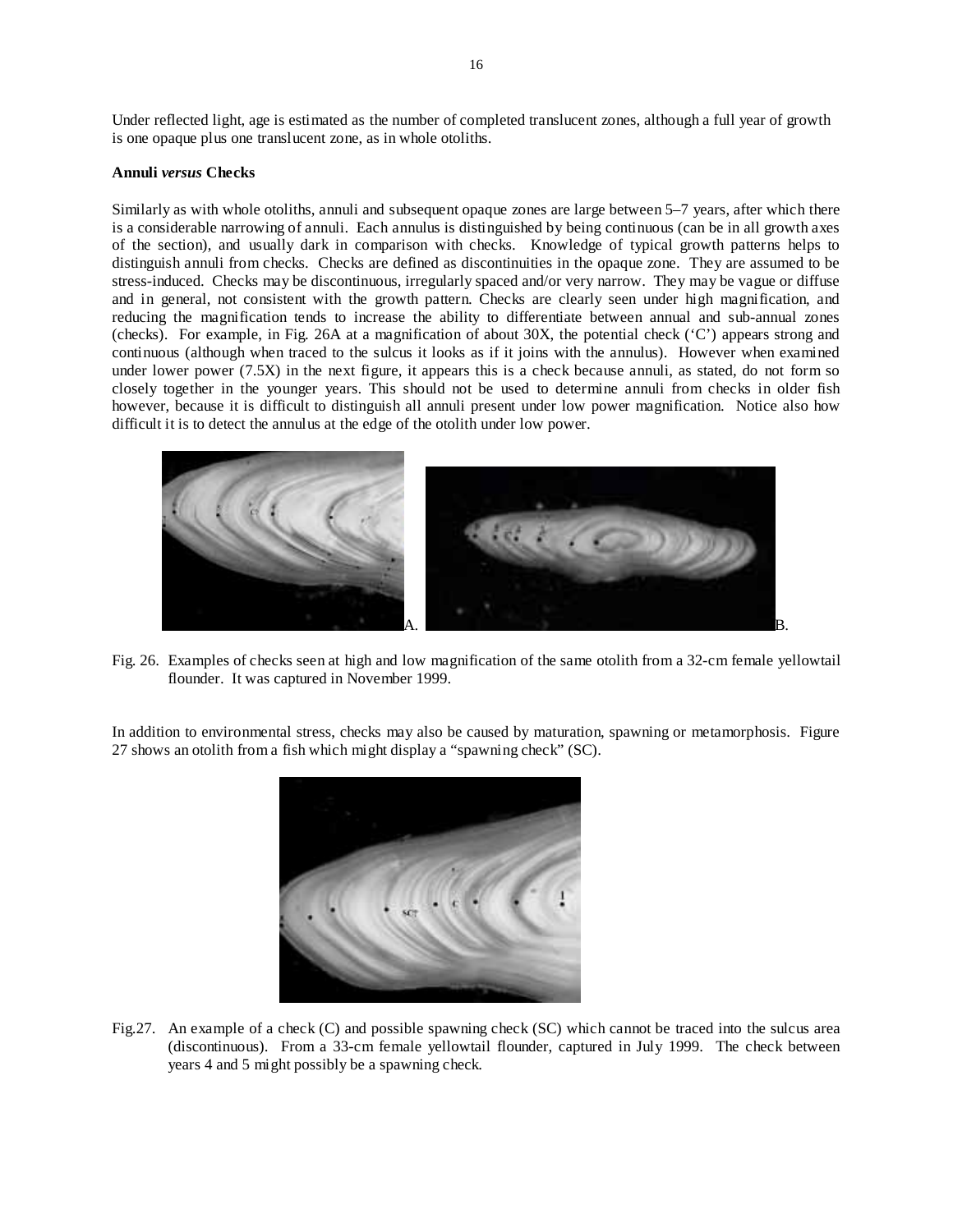In Fig. 28, it is difficult to tell whether the fifth translucent zone is an annulus or a check. However if the fifth zone is traced into sulcus region, there is a vague continuation into the sulcus. Therefore this "check" would be counted as an annulus and the fish would be aged as 8 years old.



Fig. 28. Example of a potential check in a sectioned otolith from a 44-cm male yellowtail flounder. It was captured in October 1981.

### **First annulus**

The first annulus is typically small (on average 0.71 mm in diameter) but distinct, which helps to determine which translucent zone is the one to start counting from, although it is important to note that there may be variation in size due to a prolonged spawning period.

In some cases, thin sections reveal a strong check outside the first annulus, which may actually be the second annulus (Fig. 29). This should be considered a check because the two rings (year one and 'C') nearly merge in the proximal axis. However, this check is extremely prominent and it is possible that calling it a check might be a misinterpretation, although it is fairly certain through length-frequency analysis that this ring is too close to the first annulus to be considered the second annulus (and is therefore a check). Therefore, it is presently considered to be a check. If the second apparent zone is strong and can be followed into the sulcus, it is counted as an annulus, but some judgement should be used. Typically, the situation is such that the first five annual zones are wide (see Fig. 21B). However, in the "small second annulus" situation, the second annulus looks very close to the first annulus (Fig. 29).

Sometimes the first annulus is unusually small or the distance between annuli 1 and 2 are smaller than between 2 and 3. This might be because the fish was spawned at the later end of the spawning period (later in summer) and had a short first growing season, as is seen in Pacific halibut *Hippoglossus stenolepis* (Forsberg, 2001), for example. Some first annuli appear round in cross-section, but others may be oval as well. The third to fifth annuli tend to be more pointed and "stretched-out" along the longest growth axis than the first or second annuli.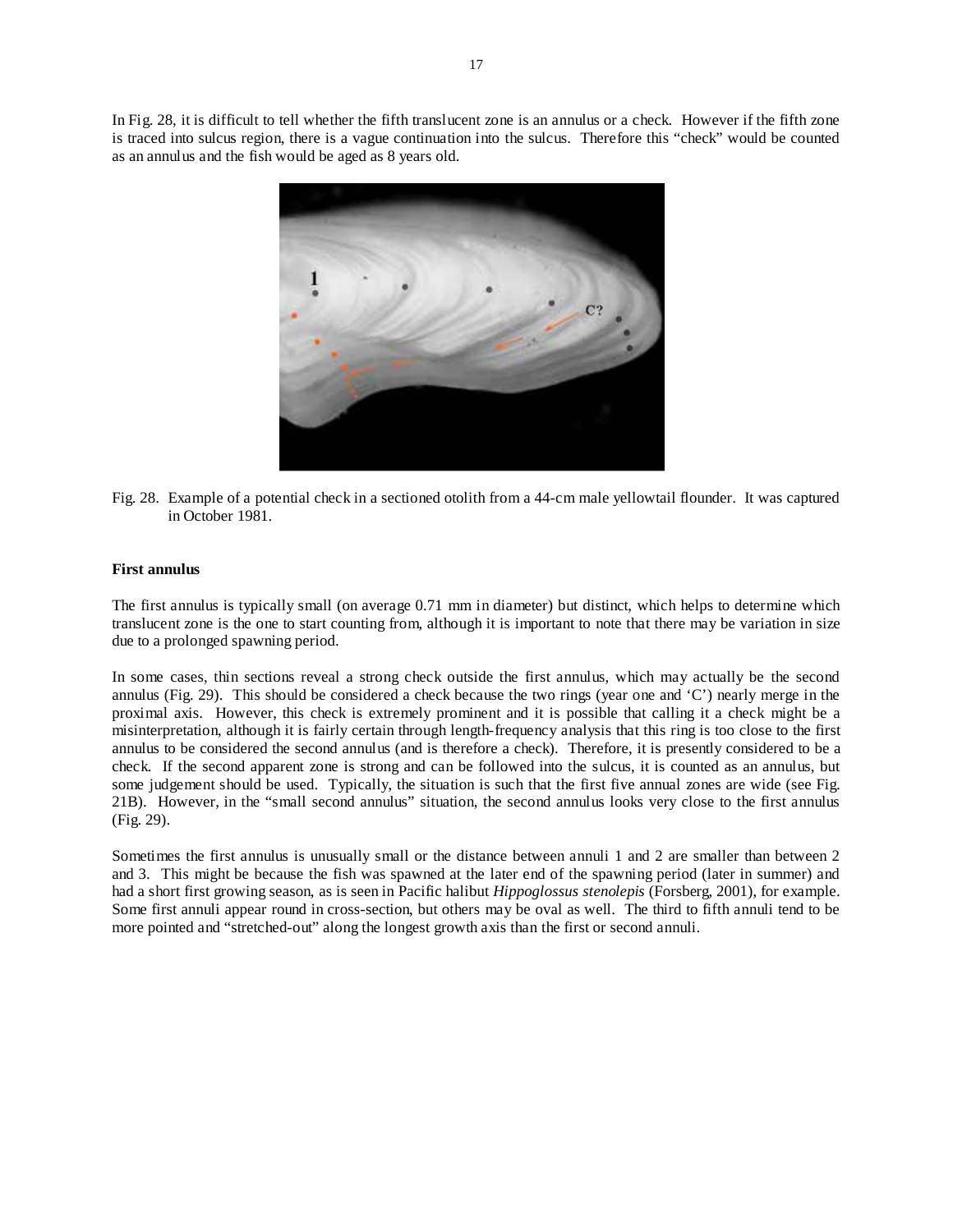

Fig. 29. It is unlikely that the "second annulus" (C) is a true annulus and is more likely a strong check. This is a 27-cm female yellowtail flounder captured in January 1985.



Fig. 30. A four-year-old 18-cm male yellowtail flounder, captured in November 2000. The second ring would probably be interpreted as an annulus, because the spacing is further apart than the spacing between the two first rings in Figure 30. This could be an example of a late spawner.

### **Old Growth**

In very old fish, otoliths cease growing in length, but continue in depth, so that annuli should be examined more closely in the area between the fastest growth and in the sulcal region (Axis III from Fig. 7). Figures 31 and 32 are examples of the lateral growth than continues in otoliths from older yellowtail flounder (>7-10 years).



Fig. 31. An example of the lateral growth that exists in otolith sections from older yellowtail flounder. This fish was recorded as a 33-cm female yellowtail flounder that was captured in July 1999. It is unexpected that a fish of this size would be 23 years old, there might have been a mistake in recording the length on the envelope label.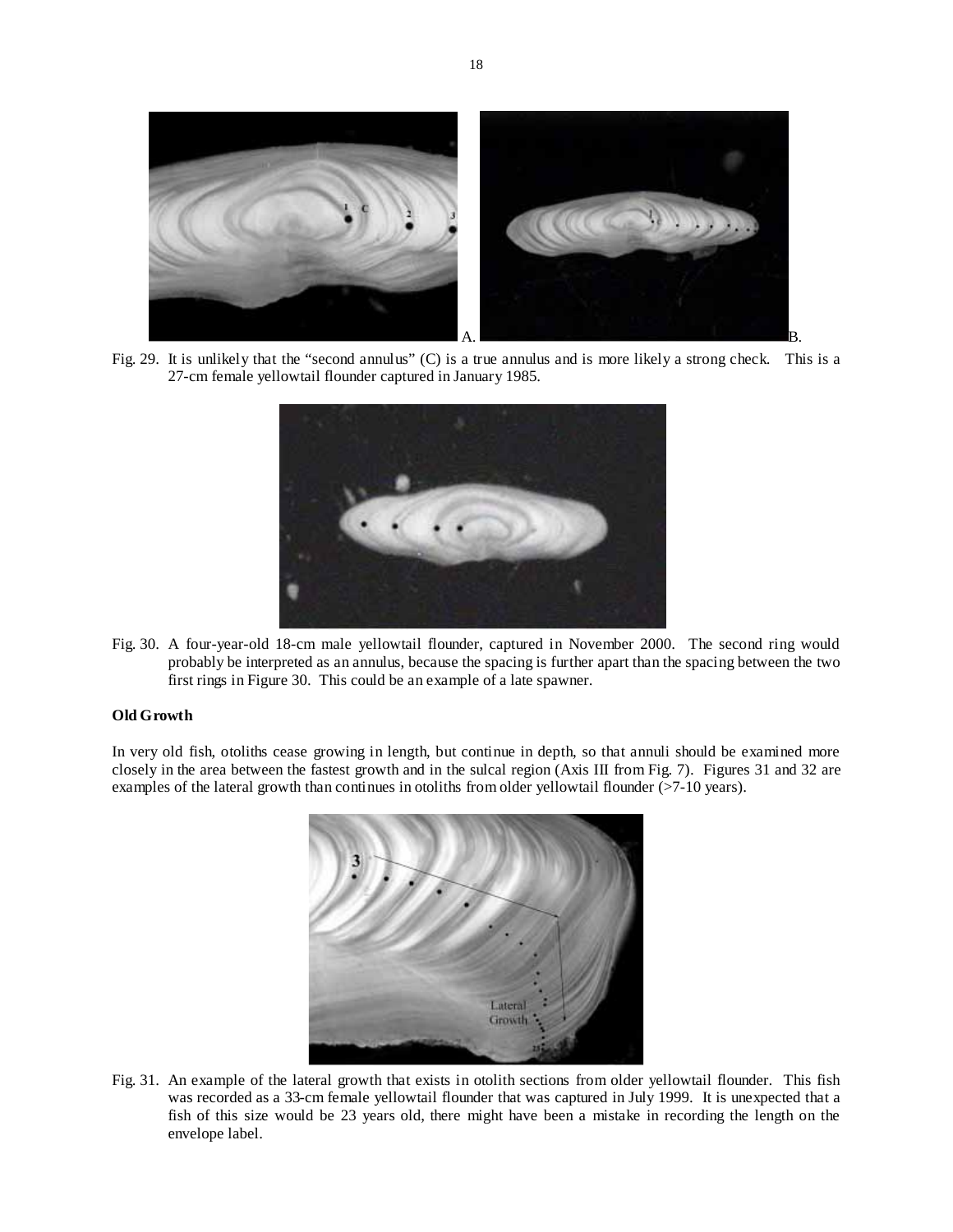

Fig. 32. Another example of lateral growth in a sectioned otolith from a 40-cm male yellowtail flounder, captured in October/November 1999.

In addition, there is a shift in pattern in many older fish, and in some cases, it seems the annuli "bunch together" with a number of years joined and then resume a typical pattern later. Figure 33 shows an example of this, which tends to be fairly common in yellowtail flounder. Note also a potential spawning check in this figure.



Fig. 33. Example of a "shift" pattern that shows several years bunched into one. This otolith is from a 50-cm male yellowtail flounder. It was captured in November 1988.

As with whole otoliths, at times, there is what appears to be a "doubling" or "splitting" of annuli. At high magnification these can be seen and even traced back to the sulcus (Fig. 34A and B). Efforts should be made to recognize these patterns and ensure that both rings are not counted. Figure 35 shows an image of a 'split' first annulus.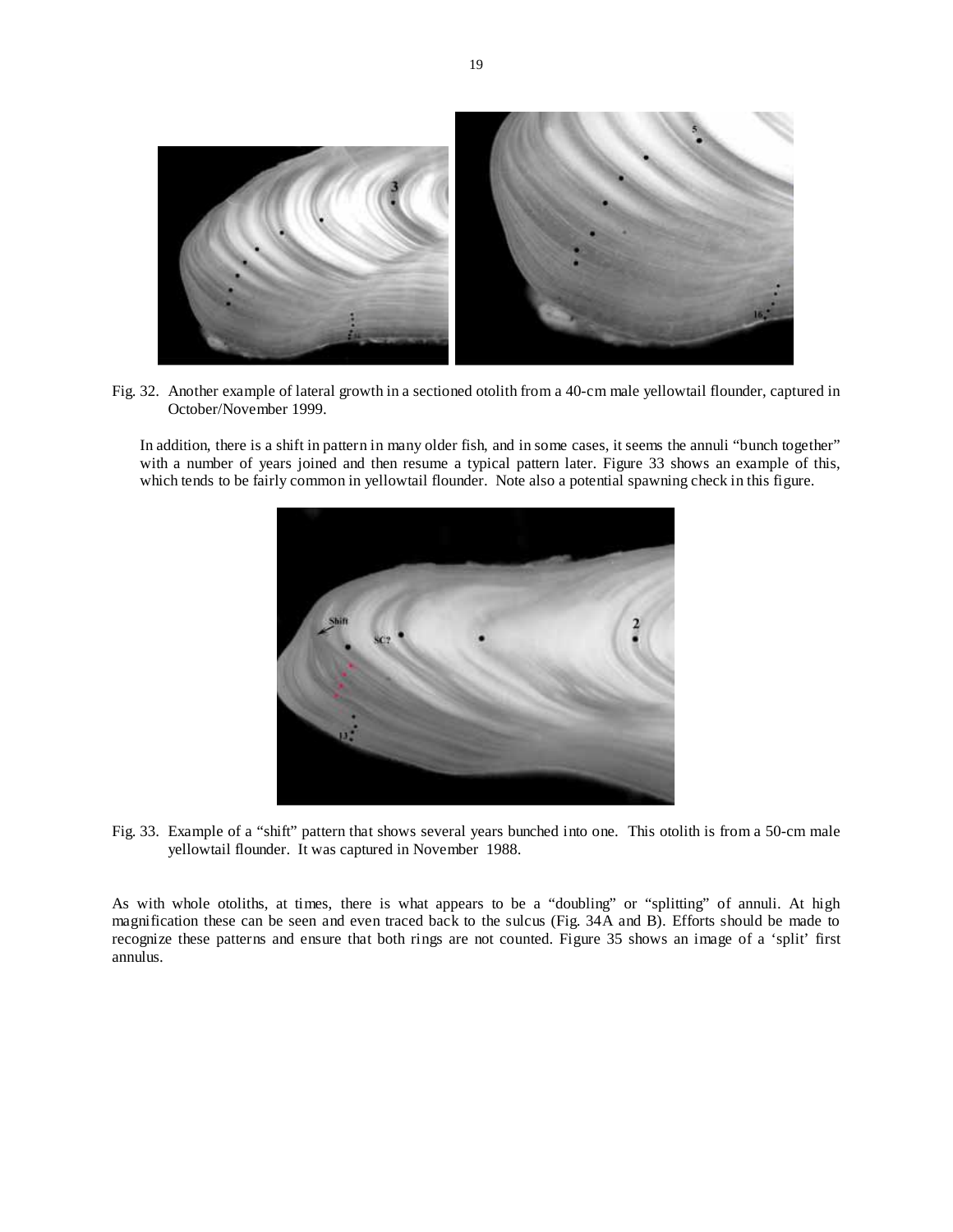

Fig. 34. There appears to be a "doubling" or "splitting" of the annuli in some samples. This may be a problem in older fish when it is more difficult to separate the annuli. The otolith in panel A is from a 42-cm male, captured in October/November 1999 and the "doubling" can be seen in the sulcus area. In panel B, the otolith is from a 52-cm female yellowtail flounder captured in May 1983 and it appears as if there are a number of "split" annuli. Knowledge of growth patterns can help a reader determine whether a ring is a check or an annulus.



Fig. 35. An otolith section from a 27-cm female yellowtail flounder showing a 'split' first annulus. This fish was captured in June 1998.

Annuli may be composed of numerous translucent zones or checks forming close together (called "checky") (see Fig. 36) causing true annuli to be difficult to distinguish, especially in older fish. In these cases, the term "lumping" can be applied, where many checks are "lumped" and counted as one annulus.



Fig. 36. An example of a "checky" otolith. This otolith is from a 22-cm female yellowtail flounder captured in November 2000. The checks seen here would be grouped or lumped together to be considered one annulus.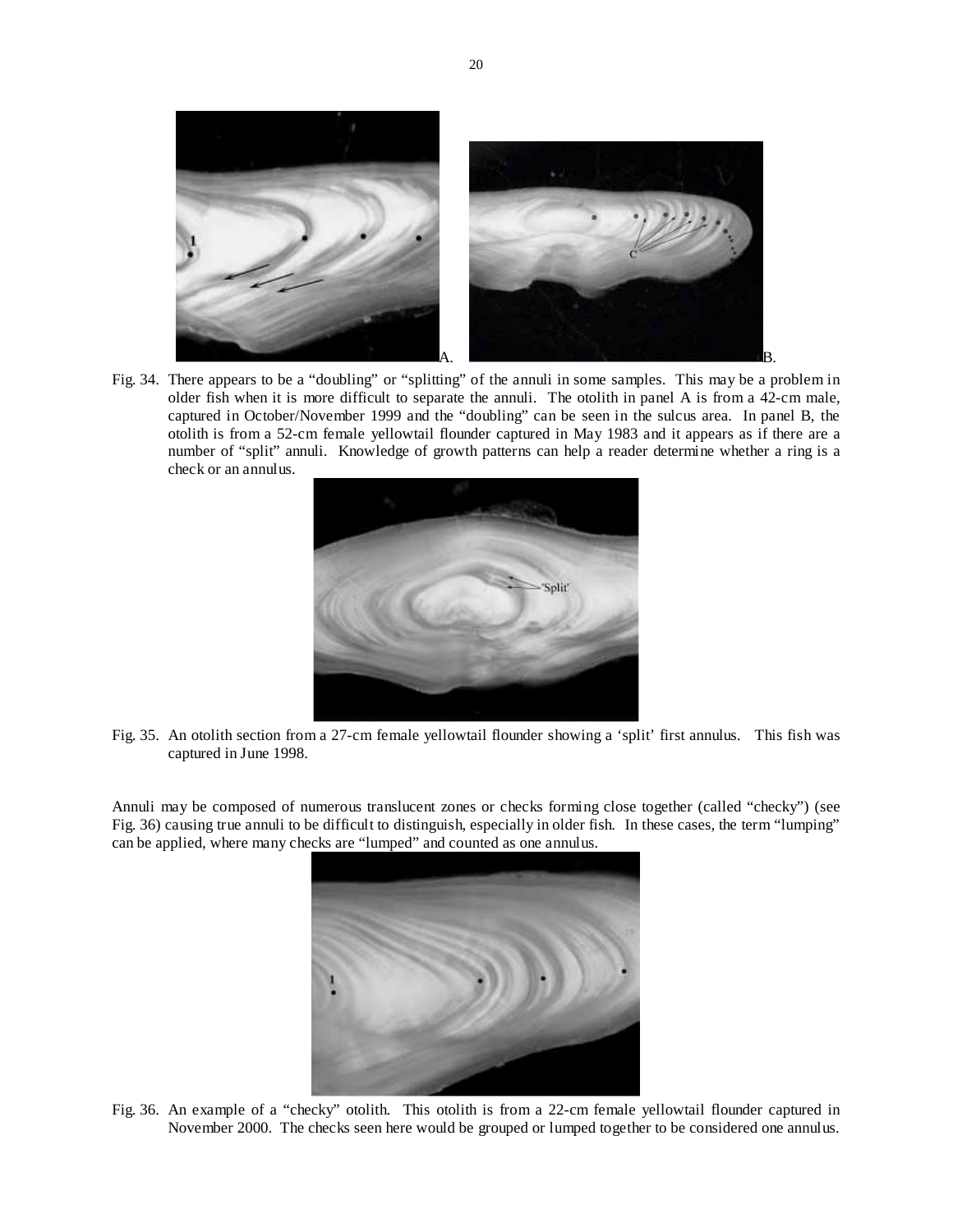In some cases, an annulus is vague or not easily identified, but due to the overall annual pattern of growth zones, a reader should recognize that an annulus is probably present. This is the case in Fig. 37.



Fig. 37. This otolith was taken from a 25-cm female yellowtail flounder, captured in July 1999 and was aged as a 4 year-old. The second year is vague, but can be seen better on the ventral side of the otolith.

Knowledge of typical growth patterns is important. Sometimes, in addition to weak annuli being present, there are two annuli spaced closely together and because they appear prominent and continuous, they are counted as 2 years, but the growth pattern is unusual. This may be called "splitting", or a "split annulus". It is often hard to distinguish the annulus from the check. An example of this is found in Fig. 38.



Fig. 38. A 32-cm female yellowtail flounder captured in November 2000. Note that year 4 is vague but that if was not counted, the pattern of growth between 3 and 4 would be too wide. In addition, when the weak  $4<sup>th</sup>$  year is followed into the sulcus, it looks more prominent. Between years 5 and 6, however, although spacing is irregular between these years, they would both be counted as annuli. This is an example of the rare situation in which the growth increment between two earlier years (5 and 6) are less than between older years (6 and 7).

There are some otoliths which have an unusual shape (Fig. 39). The sulcus area of these otoliths is more expanded and more well-defined than seen in the typical otolith and annuli can be counted from the sulcus area (Axis III).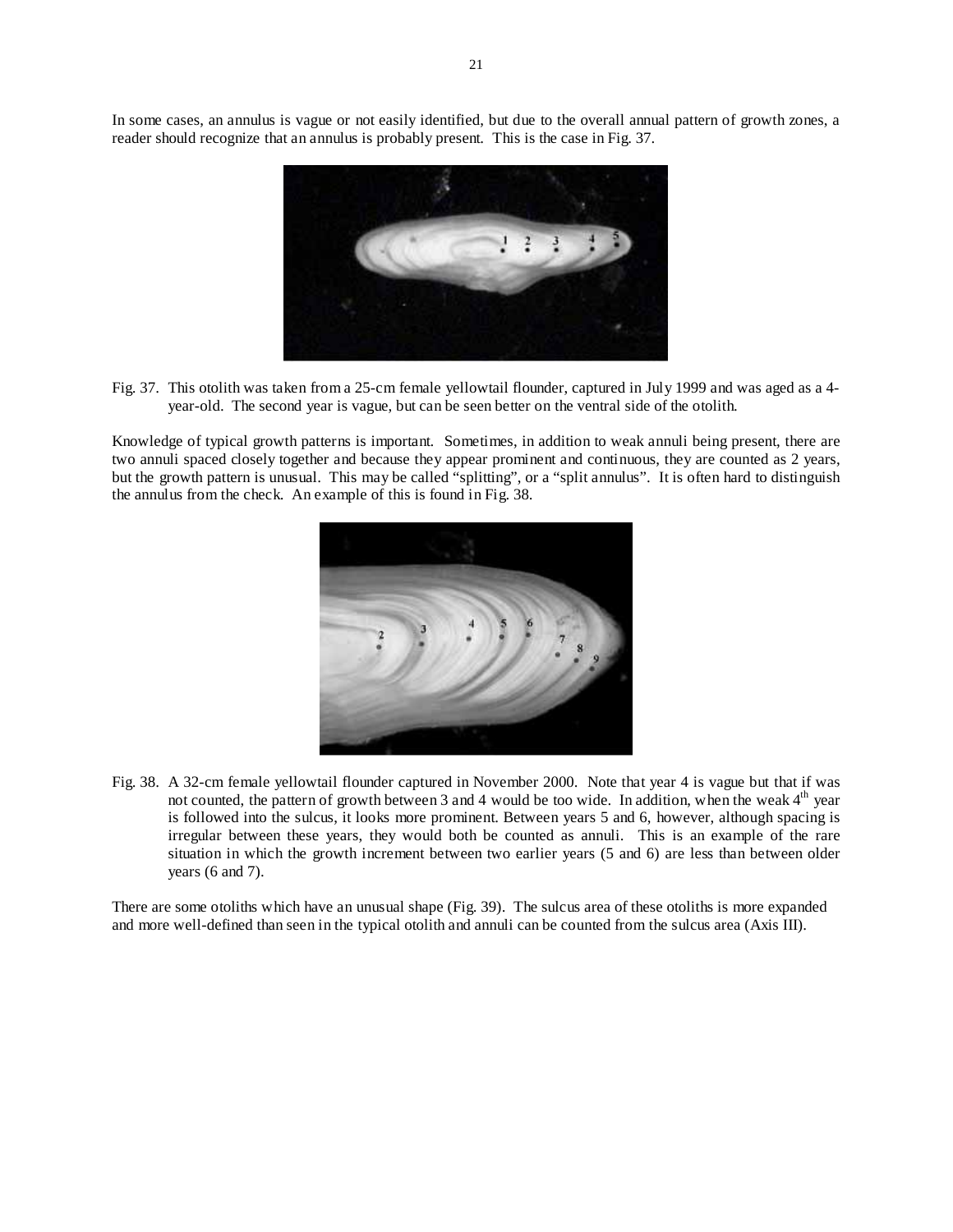

Fig. 39. An example of an otolith with an unusual shape. This otolith was taken from a 47-cm female yellowtail flounder, captured in October/November 1999.

# *Validated Images*

The following images have been validated using bomb radiocarbon assays (Dwyer *et al.*, 2003) and can serve as a guide for age determination of sectioned otoliths (Fig. 40-42). The images below are enhanced digitally with an unsharpen mask (Adobe Photoshop 5.0 LE). These can be found on the Otolith Research Laboratory, Bedford Institute of Oceanography: http://www.mar.dfo-mpo.gc.ca/science/mfd/otolith/english/new\_page\_1.htm.



Fig. 40. A sectioned otolith from a 51 cm female yellowtail flounder that was aged at 23 years of age. The fish was captured in April 1980.



Fig. 41. A sectioned otolith from a 50 cm female yellowtail flounder that was aged at 19 years of age. The fish was captured in October 1972.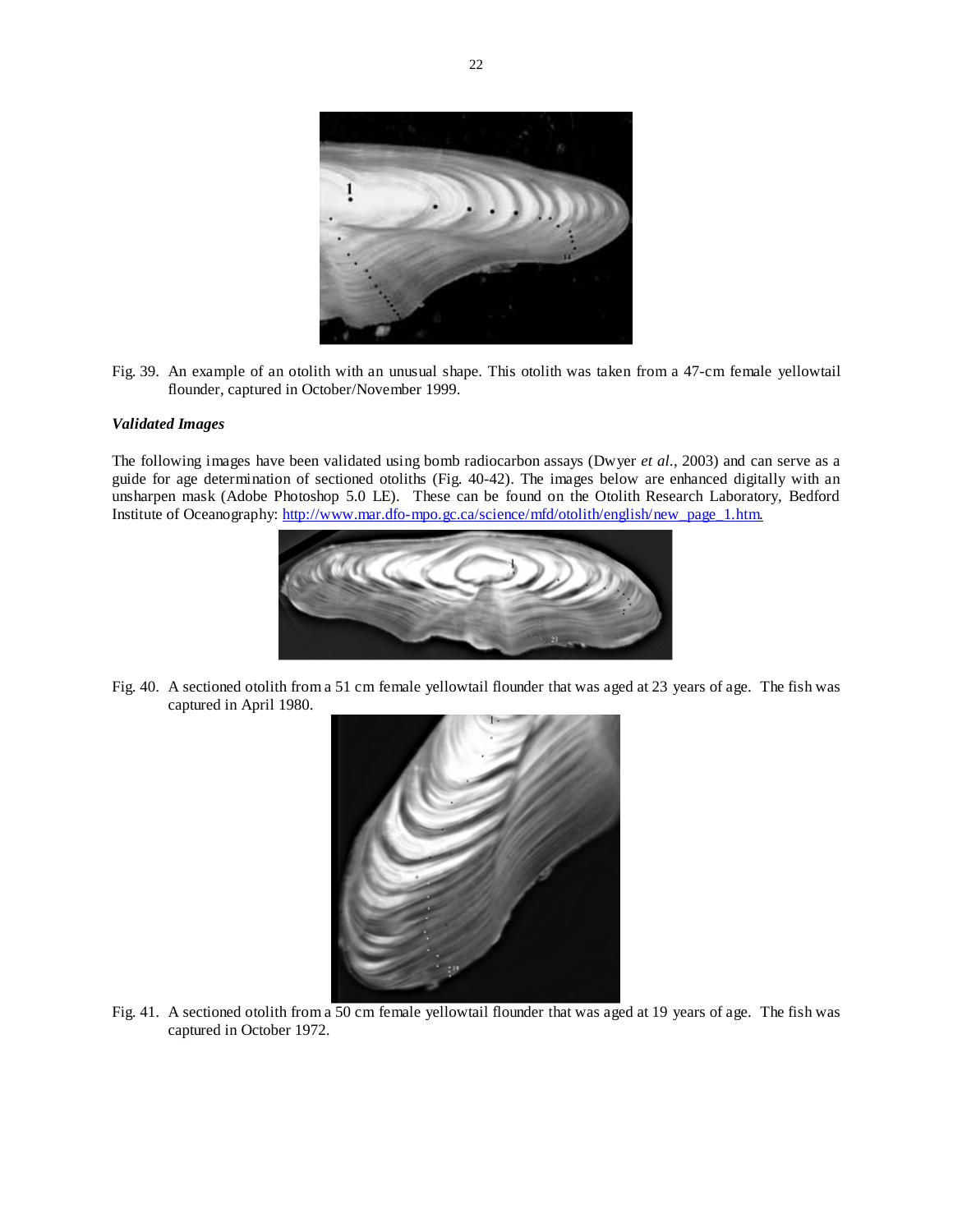

Fig. 42. A sectioned otolith from a 54 cm female yellowtail flounder that was aged at 22 years of age. The fish was captured in October 1972.

# *Edge Type*

Edge type is important for determining the year in which the annulus has formed (age designation). Typically the annulus is finished forming in spring (March–April) in cold water flatfish, and opaque growth forms throughout the summer and fall of that year. Then the annulus begins again during the winter, although we suspect that very little somatic growth occurs over the winter. There can be a lot of variation in the type of growth at the edge of an otolith, and therefore the area where edge growth is interpreted should be consistent. Edge growth is usually classified as Narrow Opaque, Wide Opaque, Narrow Translucent or Wide Translucent and should be compared to the amount of material that has been laid down in the previous year. Typical edge growth is described in Fig. 43.



Fig. 43. Otolith sections showing edge growth for the four seasons. Although there is variation in each season, the otolith edge growth tends to be as in the figure. Red crosses indicate the edge type of each otolith. Panel A shows and otolith from a 25-cm female fish that was captured in February 1985 and is continuing the formation of winter growth. It is classified as having a wide translucent edge. Panel B shows an otolith from a 25-cm male yellowtail flounder, captured in April 1985. The annulus has just finished forming and a small amount of opaque edge has been deposited. Its edge is classified as narrow opaque. Panel C shows an otolith from a 26-cm male and this fish was forming its summer zone at its time of capture in August 1985. Its edge is classified as wide opaque. Panel D shows an otolith from a 28-cm male captured in October 1985 and this fish is in the process of starting to form winter growth. It is classified as narrow translucent.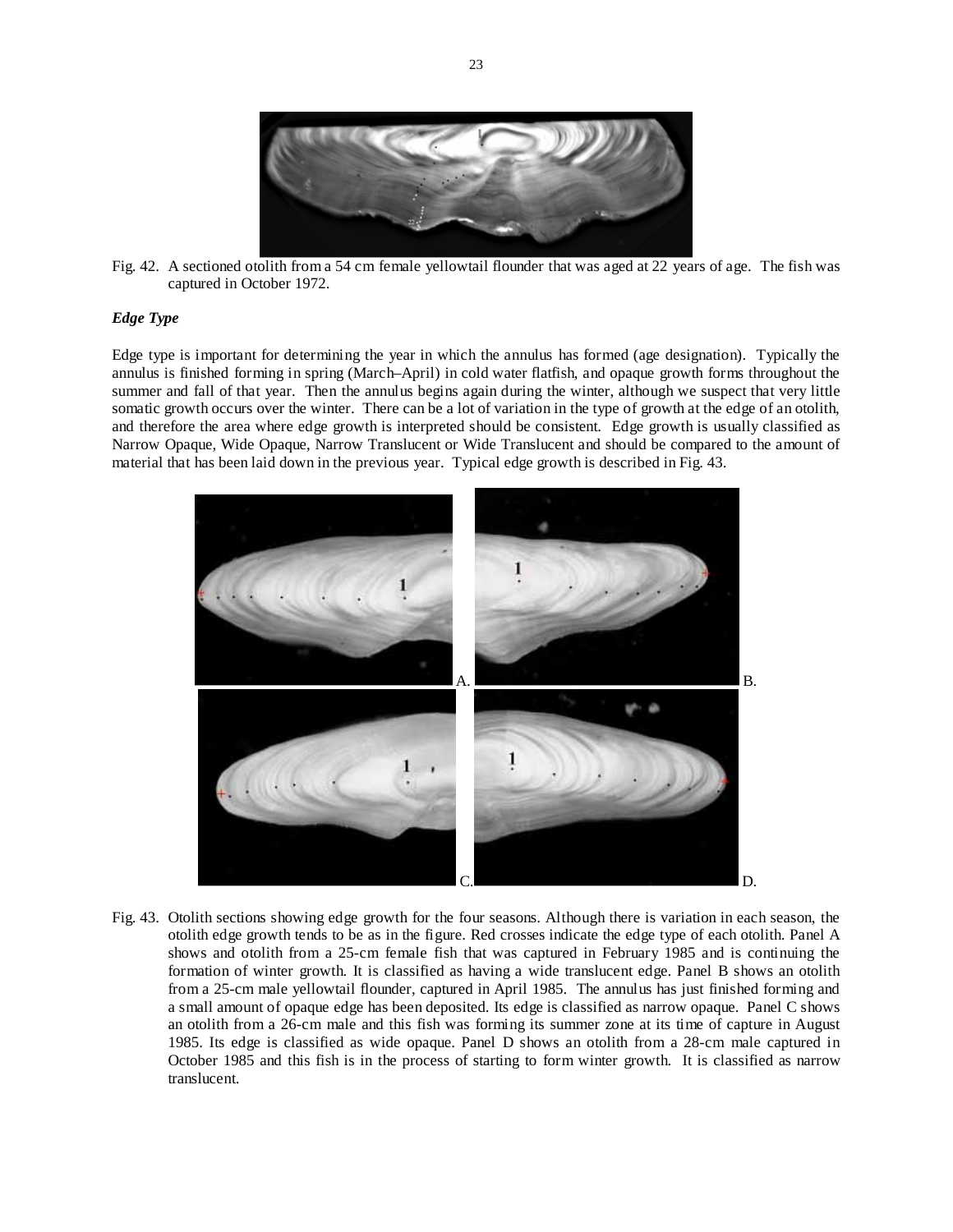# *Inshore Yellowtail Flounder Otoliths*

In general, inshore otoliths tend to be clearer and have wider annuli than offshore yellowtail flounder otoliths. Inshore otoliths seem to have a more scalloped edge (Fig. 44).



Fig. 44. An example of an inshore yellowtail flounder otoliths from a 14-cm male fish (A). Note the wide annuli and scalloped edge. The wide annuli can be seen in the section as well (not from the same otolith). Panel B is from a 12.5-cm female fish. Both fish were captured in April 1999 in Witless Bay, Newfoundland.

In addition, inshore yellowtail flounder seem to have slower growth than the offshore fish, but only a small number of otoliths have been examined (Fig. 45).



Fig. 45. Both otoliths are from 30-cm yellowtail flounder females and each photograph was taken under 7.5X magnification. The otolith in Panel A was collected from inshore yellowtail flounder in April 1999 and the otolith in Panel B was collected from an offshore (Grand Bank) yellowtail flounder captured in October/November 1998. The whole otolith age from the inshore fish was 11 years old, while the otolith from the offshore fish was aged at 6 years old.

### *Troubleshooting the Thin-sectioning method*

There are some problems using the thin-sectioning method. Some areas, when sectioned, appear "cloudy" and annuli within that area are easily misinterpreted (Fig. 46). This happens most frequently in the sulcus area.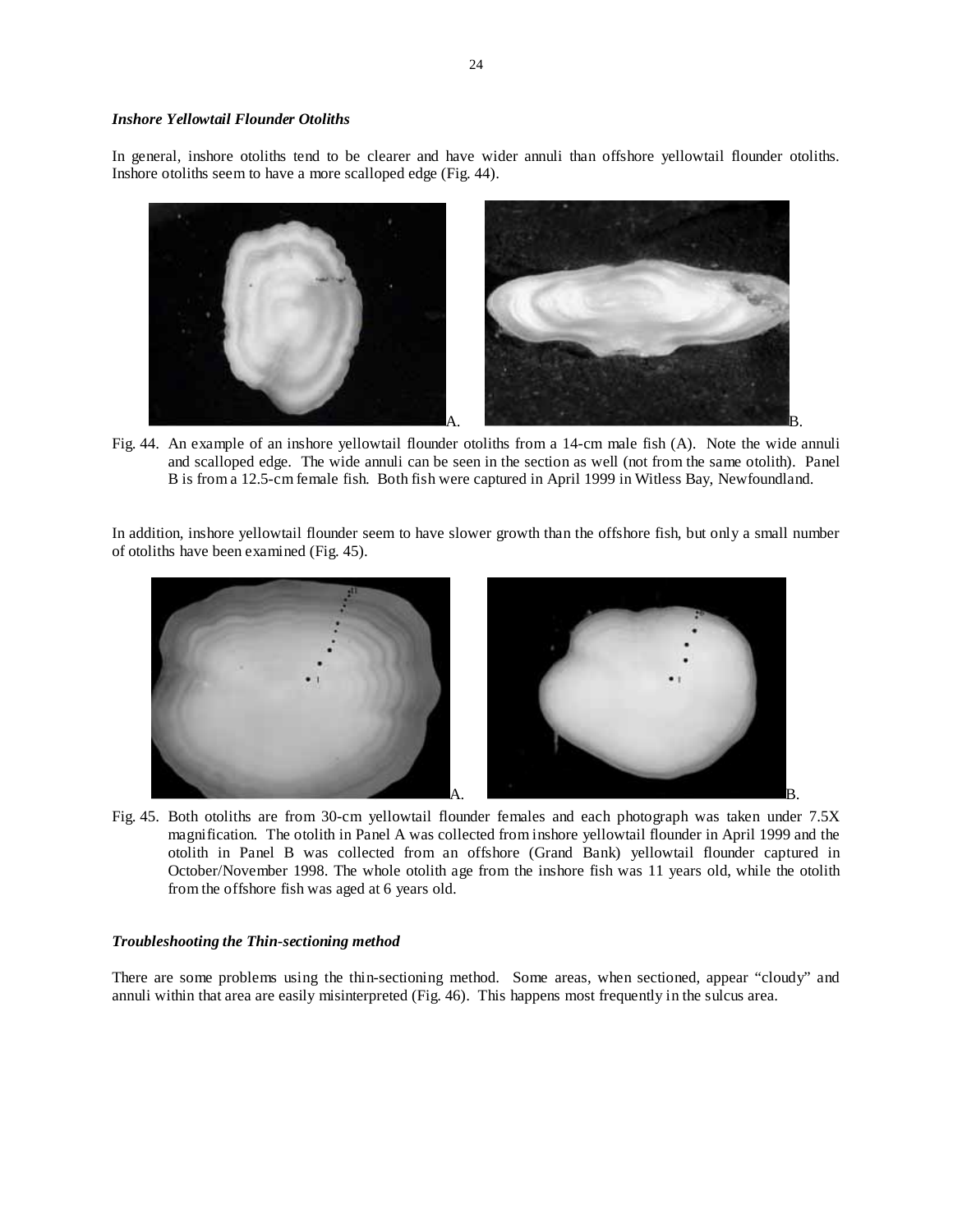

Fig. 46. An example of a "cloudy" area on a section. Sometimes this is in an area which obscures the reading of the annuli. This otolith was taken from a 49-cm female yellowtail flounder and captured in August 1988.

If the otolith is not lined up directly through the nucleus, the cut will miss the first annulus and it will either not be counted or it will be estimated. The series of cuts in Fig. 46 shows how an otolith section looks when it is not cut through the nucleus, and when it is cut directly through the nucleus.



Fig. 47. A series of sections taken through the otolith. Note that only one of the series was cut through the nucleus (Panel C). Because of this, it is possible to miss the first annulus, and as a result, will have an inaccurate count. This otolith was taken from a 44-cm female yellowtail flounder and was captured August 1999. This should not pose a problem in most cases because it is a matter of knowing the pattern when the otolith is cut correctly and the resulting annual zonal relationships. Thus, for example, in Panel D, a reader should be able to tell that one annulus cannot be seen and adjust accordingly.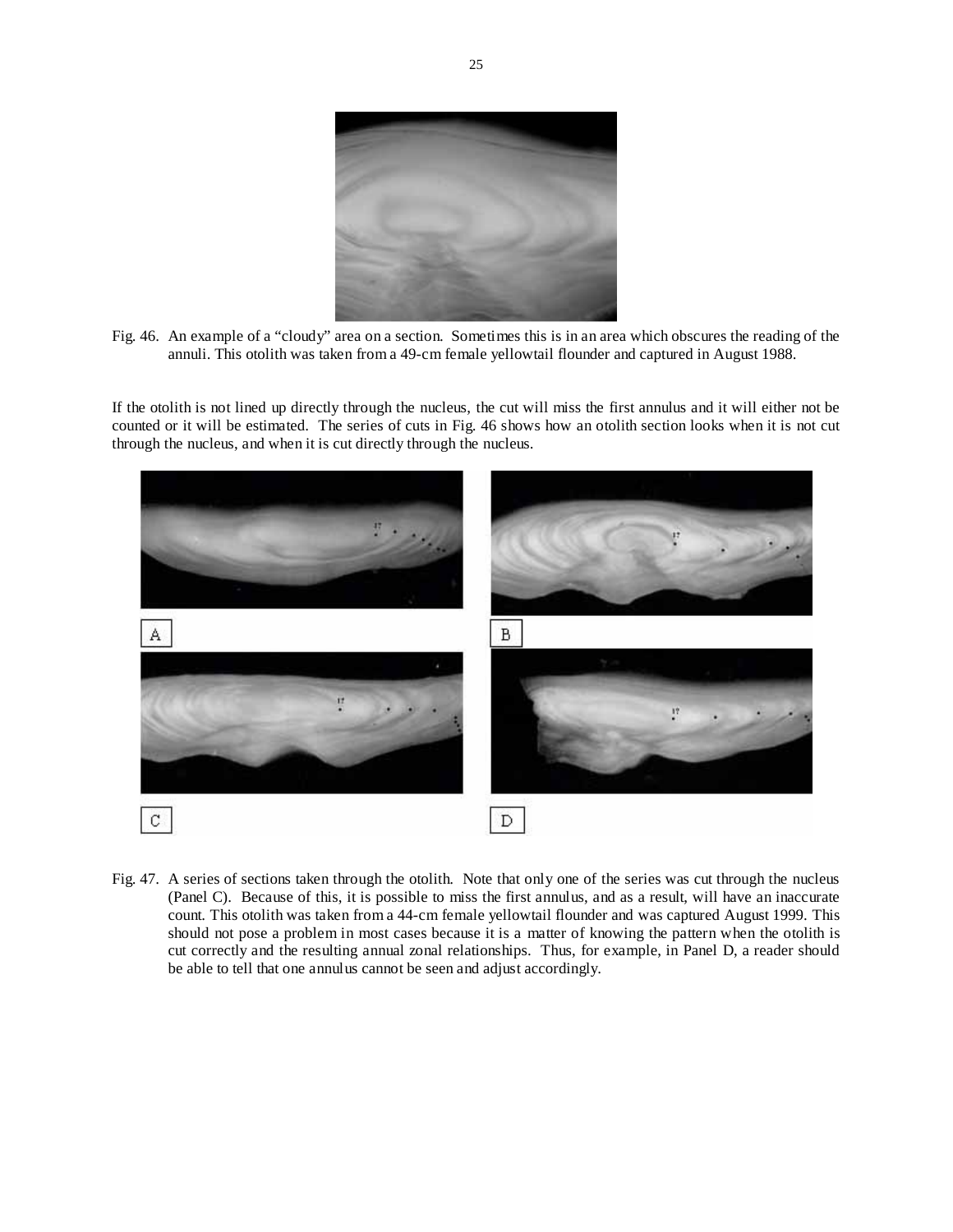# **Conclusions**

Ageing yellowtail flounder from the Grand Bank is accomplished by ageing whole otoliths for fish up to 25 cm and for fish >25 cm, thin-sectioning the otoliths. Like other fish species, young fish tend to have large annular growth zones, with wide opaque zones, although they usually have more checks. However, as fish get older (>7 years), the annular zones narrow and there is little, if any opaque zones between annuli. Often it is difficult to read the otoliths of the very oldest fish, even using thin sections, age may be underestimated; however it is the most accurate method at present.

Knowledge of typical growth patterns of yellowtail flounder is important for ageing this species and aid the reader in assigning an age class for each fish.

### **Acknowledgements**

Special thanks to Shayne MacLellan of the Pacific Biological Station, Don Power and Dave Reddin, Northwest Atlantic Fisheries Centre, for reviewing this manual. Also thanks to Peter Upward for preparation of the samples.

#### **Glossary**

### **(modified from Penttila and Dery, 1988 and Walsh and Burnett, MS 2001)**

**Accuracy** – the closeness of a measured or computed value to its true value.

**Annulus** – any zone which forms once a year, usually the "winter" growth zone which marks the end of a year of growth.

**Annual growth zone** – a growth zone that consists of one opaque zone (summer) and one translucent zone (winter).

**Check** – a discontinuity in a zone, or in a pattern of opaque and translucent zones.

**Crystallized otolith** – an otolith displaying inadequate calcification. Age determinations are generally not possible due to missing annuli.

**Double annulus** – discontinuity in an annulus, analogous to a "check". This causes the annulus to appear as two or more closely spaced "winter" zones.

**Edge** – outer periphery of the age structure.

**Edge type** – summer/winter or opaque/translucent deposition occurring on the outer edge of the age structure representing the most recent growth.

**Nucleus** – central portion of an otolith.

**Opaque zone** – a zone that inhibits the passage of light. With transmitted light, opaque zones appear dark; with reflected light, they appear white. "Summer" zones are composed of opaque material.

**Precision** – the closeness of repeated measures of the same quantity.

**Reflected light** – light from above used to illuminate objects below it.

**Sagittae** – Largest of three pairs of otoliths located in the sacculus of the inner ear of the fish; referred to as "otoliths" normally.

**Settling check** – characteristic check ring on some marine groundfish otoliths. It occurs just outside the nucleus and is believed to form during metamorphosis.

**Spawning check** – characteristic check ring formed when a fish, usually female, first becomes mature and spawns.